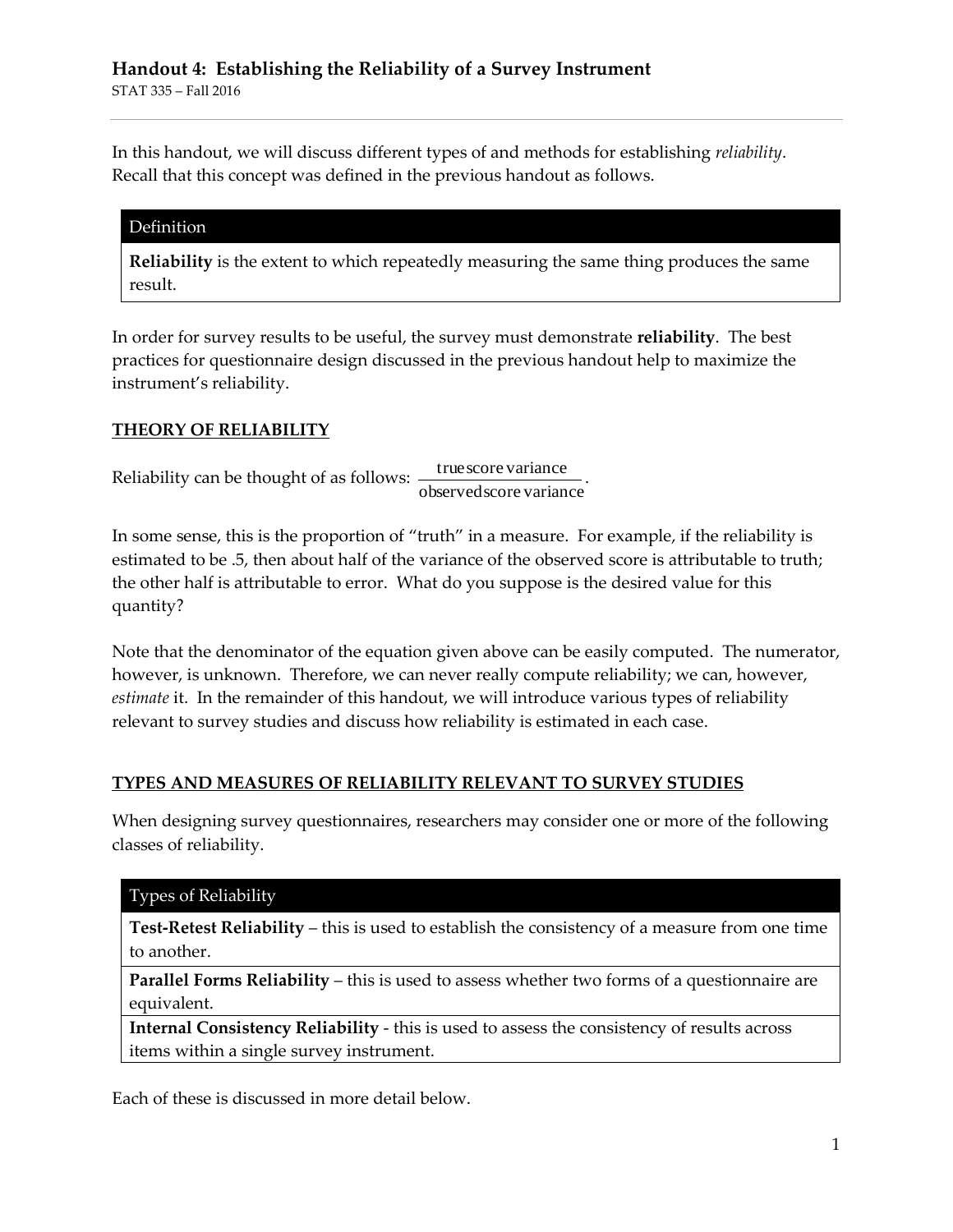## **Test-Retest Reliability**

We estimate test-retest reliability when we administer the same questionnaire (or test) to the same set of subjects on two different occasions. Note that this approach assumes there is no substantial change in what is being measured between the two occasions. To maximize the chance that what is being measured is not changing, one shouldn't let too much time pass between the test and the retest.

There are several different measures available for estimating test-retest reliability. In particular, we will discuss the following in this handout:

- Pearson's correlation coefficient
- ICC (intraclass correlation coefficient)
- Kappa statistic

**Example 4.1**: Suppose we administer a language proficiency **test** and retest to a random sample of 10 students. Their scores from both time periods are shown below in columns B and C.

| ◢              | $\overline{A}$ | B    | $\mathsf{C}$ | D                      | E<br>F                                             |  |  |
|----------------|----------------|------|--------------|------------------------|----------------------------------------------------|--|--|
| $\mathbf{1}$   | Student        | Test | Retest       |                        | Pearson's correlation coefficient:                 |  |  |
| $\overline{2}$ | 1              | 94   | 96           | =CORREL(B2:B11,C2:C11) |                                                    |  |  |
| $\overline{3}$ | 12             | 92   | 90           |                        | 0.862349658743044                                  |  |  |
| $\overline{4}$ | 3              | 89   | 91           |                        | 98                                                 |  |  |
| 5              | 14             | 87   | 86           |                        | 96                                                 |  |  |
| 6              | 15             | 87   | 88           |                        | 94                                                 |  |  |
| $\overline{7}$ | 6              | 86   | 86           |                        | 92<br>90                                           |  |  |
| 8              | 7              | 87   | 89           |                        | 88                                                 |  |  |
| 9              | 8              | 94   | 91           |                        | 86                                                 |  |  |
| $10\vert 9$    |                | 85   | 84           |                        | 84                                                 |  |  |
|                | 11 10          | 84   | 86           |                        | 82<br>84<br>86<br>88<br>90<br>92<br>94<br>82<br>96 |  |  |

One way to assess test-retest reliability is to compute **Pearson's correlation coefficient** between the two sets of scores. If the test is reliable and if none of the subjects have changed from Time 1 to Time 2 with regard to what is being measured, we should see a high correlation coefficient.

### Questions:

- 1. What is the Pearson correlation coefficient for the example given above?
- 2. Does this indicate that this test is "reliable"? Explain.
- 3. In addition to computing the correlation coefficient, one should also compute the mean and standard deviation of the scores at each time period. Why?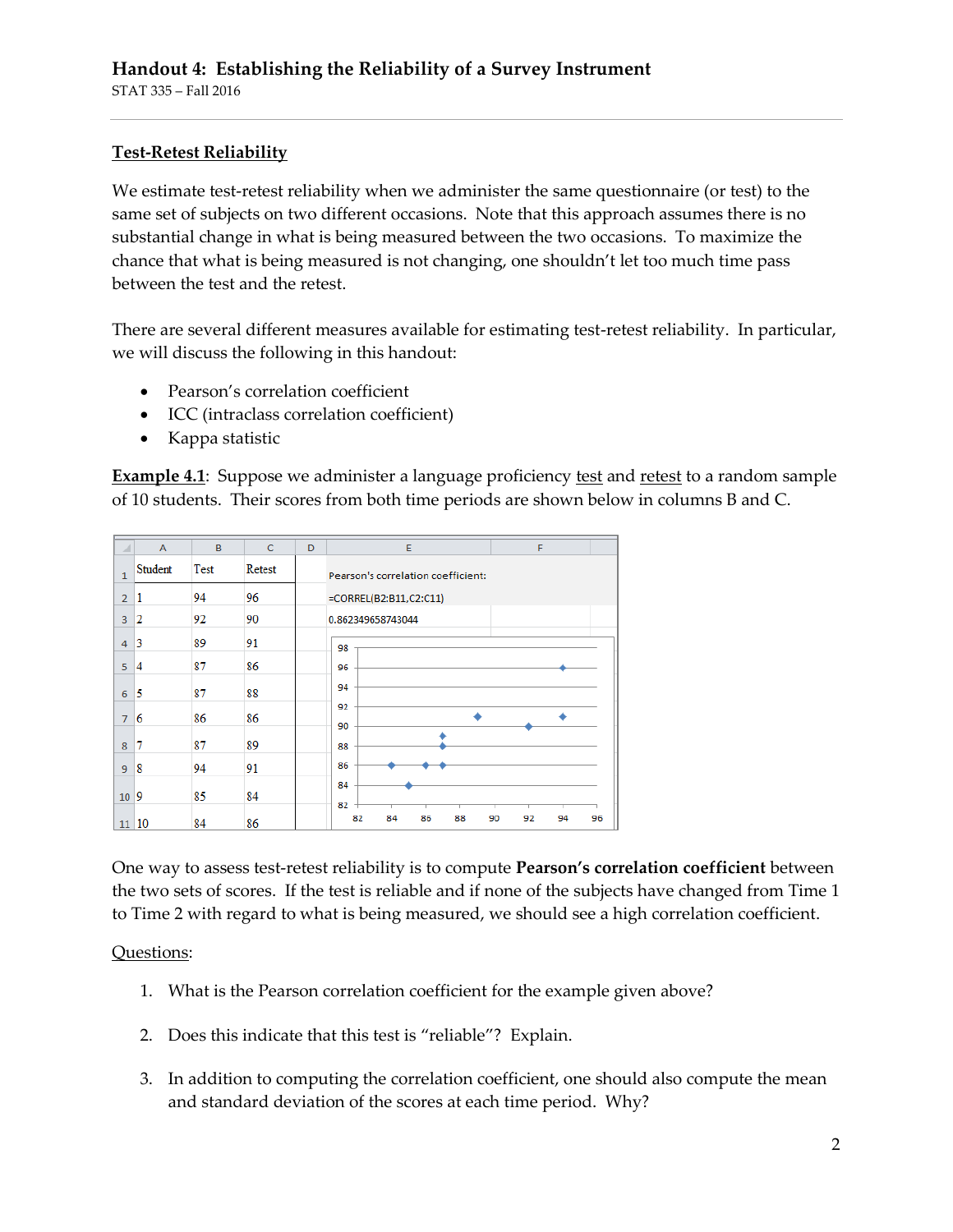The Pearson correlation coefficient is an acceptable measure of reliability, but it has been argued that a better measure of test-retest reliability for continuous data is the **intraclass correlation coefficient (ICC)**. One reason the ICC is preferred is that Pearson's correlation coefficient has been shown to overestimate reliability for small sample sizes. Another advantage the ICC has is that it can be calculated even when you administer the test at more than two time periods.

There are several versions of the ICC, but one that is typically used in examples such as this is computed as follows:

$$
ICC = \frac{MS_{\text{Subject}} - MS_{\text{Error}}}{MS_{\text{Subject}} + (k-1)MS_{\text{Error}}}
$$

where  $k =$  the number of time periods,  $MS_{subject} =$  the between-subjects mean square, and MSError = the mean square due to error after fitting a repeated measures ANOVA.

Let's compute the ICC for the data in Example 4.1.

| <b>Student</b> | <b>Time</b> |
|----------------|-------------|
| 1              |             |
| 2              |             |
| 3              |             |
|                |             |

Data in JMP:

| <b>Student</b> | <b>Time</b>    | score |
|----------------|----------------|-------|
| 1              | 1              | 94    |
| 2              | 1              | 92    |
| 3              | 1              | 89    |
| 4              | 1              | 87    |
| 5              | 1              | 87    |
| 6              | 1              | 86    |
| 7              | 1              | 87    |
| 8              | 1              | 94    |
| 9              | 1              | 85    |
| 10             | 1              | 84    |
| 1              | 2              | 96    |
| $\overline{a}$ | $\overline{c}$ | 90    |
| 3              | $\overline{c}$ | 91    |
| 4              | 2              | 86    |
| 5              | $\overline{c}$ | 88    |
| 6              | $\overline{a}$ | 86    |
| 7              | 2              | 89    |
| 8              | 2              | 91    |
| 9              | $\overline{c}$ | 84    |
| 10             | 2              | 86    |
|                |                |       |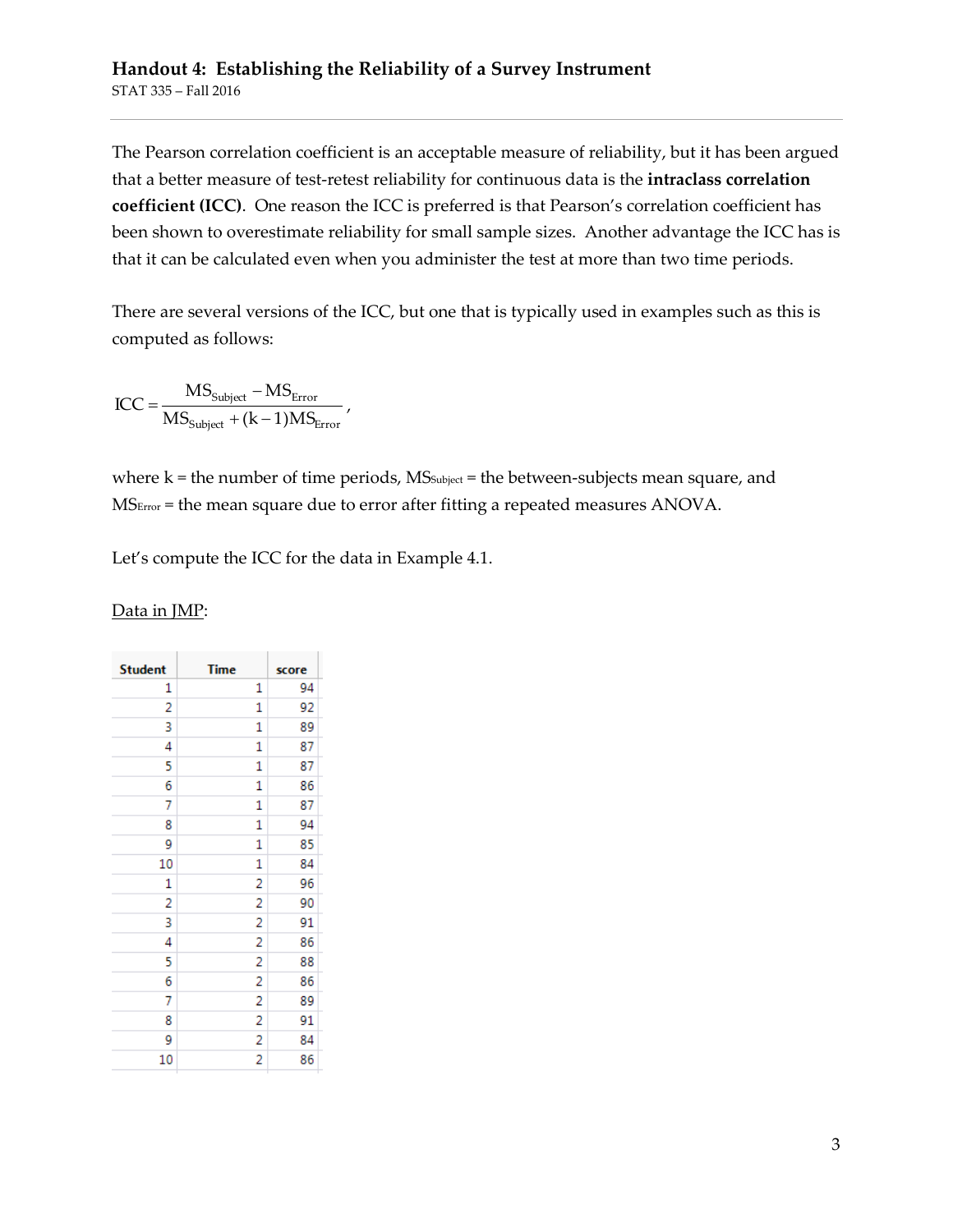# Fitting the Model in JMP:

Select **Analyze > Fit Model** and enter the following:

| <b>Select Columns</b>                     | <b>Pick Role Variables</b>                                             |               | Personality: Standard Least Squares |  |
|-------------------------------------------|------------------------------------------------------------------------|---------------|-------------------------------------|--|
| * 3 Columns<br><b>B</b> Student<br>d.Time | dicore<br>V.<br>nattional                                              | Emphasis:     | <b>Effect Leverage</b>              |  |
| ducore                                    | Weight.<br>aptional numeric                                            | Help          | <b>Run</b>                          |  |
|                                           | aptional humens:<br>Freq.                                              | <b>Hecall</b> |                                     |  |
|                                           | Validation gillared                                                    | Remove        | Keep dialog open                    |  |
|                                           | By<br><i>certioned</i>                                                 |               |                                     |  |
|                                           | Construct Model Effects                                                |               |                                     |  |
|                                           | Student<br>Add                                                         |               |                                     |  |
|                                           | Time<br>Cross                                                          |               |                                     |  |
|                                           | Nest.                                                                  |               |                                     |  |
|                                           | Macros -                                                               |               |                                     |  |
|                                           | $\boxed{2}$<br>Degree<br>Attributes (*)<br>Transform =<br>No Intercept |               |                                     |  |

# Output from JMP:

| <b>Analysis of Variance</b> |     |           |                     |                   |  |
|-----------------------------|-----|-----------|---------------------|-------------------|--|
|                             |     | Sum of    |                     |                   |  |
| <b>Source</b>               | DF. |           | Squares Mean Square | <b>F</b> Ratio    |  |
| Model                       | 10  | 213.00000 | 21.3000             | 12.1329           |  |
| Error                       | 9   | 15.80000  |                     | $1.7556$ Prob > F |  |
| C. Total                    | 19  | 228.80000 |                     | 0.0005*           |  |

| <b>Effect Tests</b> |   |    |                                         |                       |  |
|---------------------|---|----|-----------------------------------------|-----------------------|--|
|                     |   |    | Sum of                                  |                       |  |
|                     |   |    | Source Nparm DF Squares FRatio Prob > F |                       |  |
| Student             | ۹ |    | 9 212.80000 13.4684 0.0003*             |                       |  |
| <b>Time</b>         |   | 1. |                                         | 0.20000 0.1139 0.7435 |  |

$$
ICC = \frac{MS_{\text{Subject}} - MS_{\text{Error}}}{MS_{\text{Subject}} + (k-1)MS_{\text{Error}}} =
$$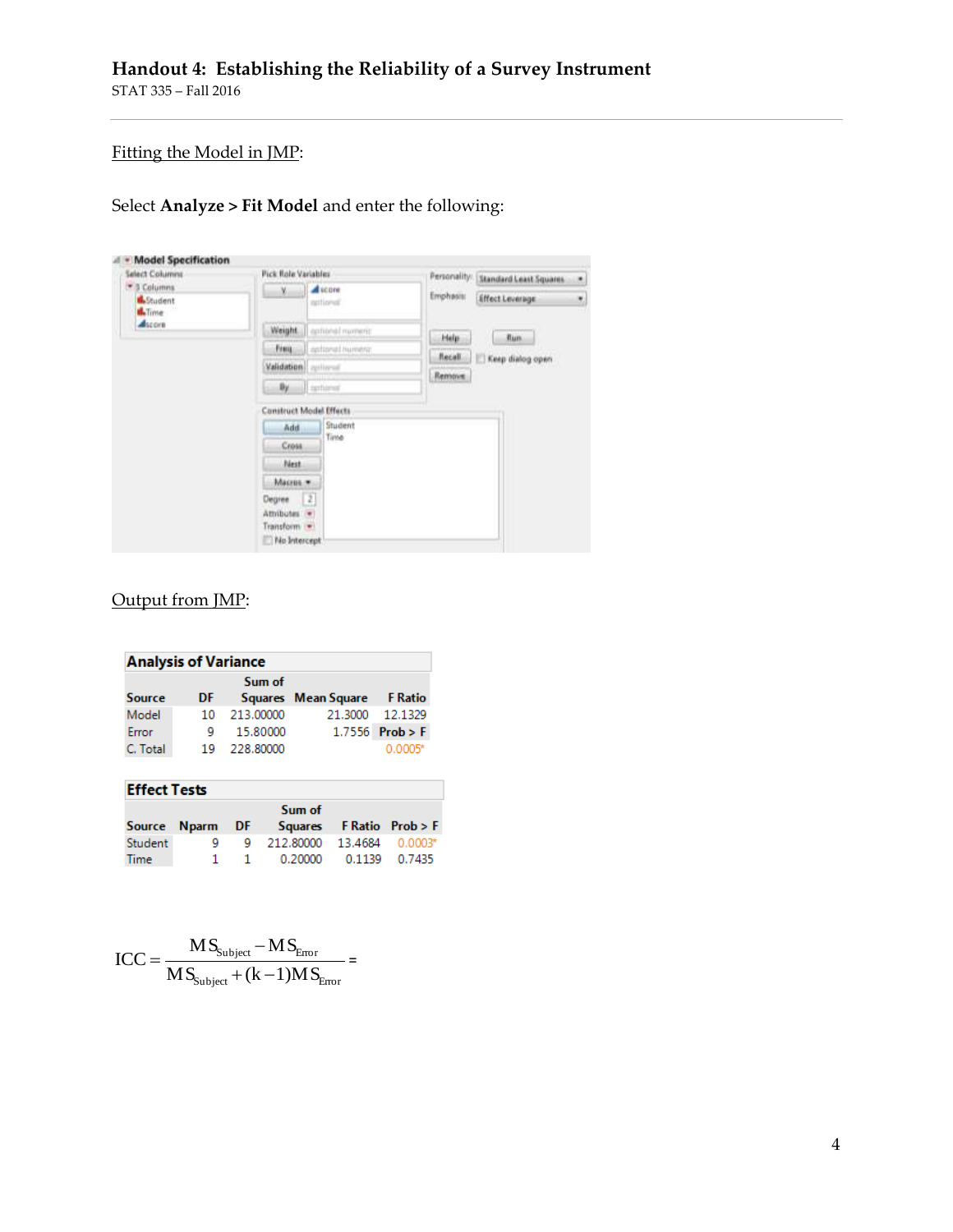In the previous example, the data were considered on a continuous scale. Note that when the data are measured on a binary scale, Cohen's **kappa statistic** should be used to estimate testretest reliability; for nominal data with more than two categories, one can use Fleiss's kappa statistic. Finally, when the data are ordinal, one should use the **weighted kappa**.

**Example 4.2**: Suppose 10 nursing students are asked on two different occasions if they plan to work with older adults when they graduate.

| Student        | Time 1 | Time 2 |
|----------------|--------|--------|
| 1              | No     | No     |
| $\overline{2}$ | Nο     | Nο     |
| 3              | No     | Yes    |
| 4              | Yes    | Yes    |
| 5              | Yes    | Yes    |
| 6              | Yes    | Yes    |
| 7              | No     | No     |
| 8              | Yes    | Yes    |
| 9              | No     | Yes    |
| 10             | No     | No     |

Cohen's kappa statistic is computed by first organizing the data as follows:

|             | Time 2: Yes | Time 2: No |
|-------------|-------------|------------|
| Time 1: Yes |             |            |
| Time 1: No  |             |            |

Cohen's kappa statistic is a function of the number of agreements observed minus the number of agreements we expect by chance.

|                                  | Yes | No | Total |
|----------------------------------|-----|----|-------|
| <b>Agreements Observed</b>       |     |    |       |
| Agreements Expected by<br>Chance |     |    |       |

 $\kappa =$ # of agreementsobserved- # of agreementsexpectedby chance =

n - # of agreementsexpectedby chance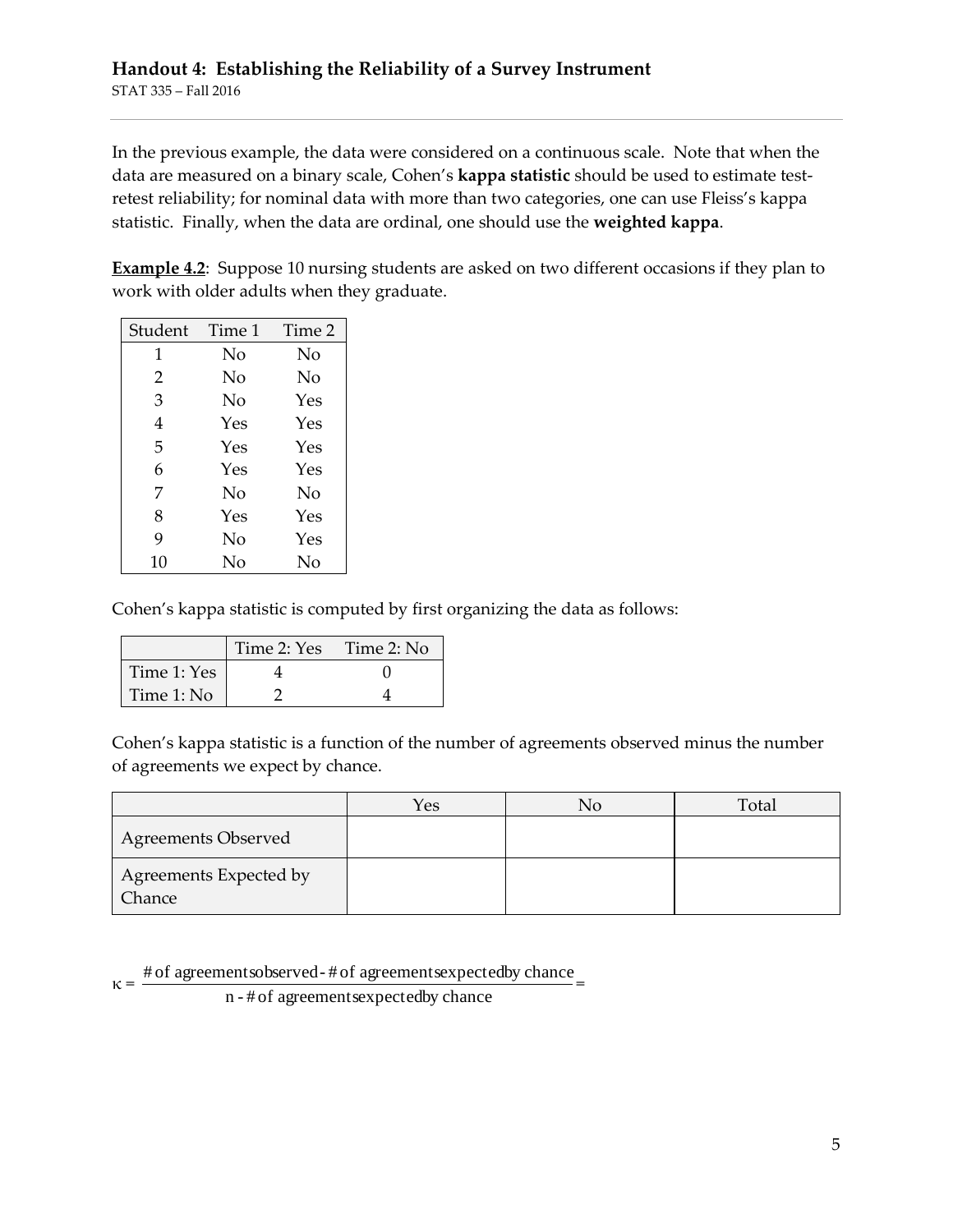#### To interpret the kappa coefficient, consider the following discussion from wikipedia.org.

Another factor is the number of codes. As number of codes increases, kappas become higher. Based on a simulation study, Bakeman and colleagues concluded that for fallible observers, values for kappa were lower when codes were fewer. And, in agreement with Sim & Wrights's statement concerning prevalence, kappas were higher when codes were roughly equiprobable. Thus Bakeman et al. concluded that "no one value of kappa can be regarded as universally acceptable."<sup>[10]:357</sup> They also provide a computer program that lets users compute values for kappa specifying number of codes, their probability, and observer accuracy. For example, given equiprobable codes and observers who are 85% accurate, value of kappa are 0.49, 0.60, 0.66, and 0.69 when number of codes is 2, 3, 5, and 10, respectively.

Nonetheless, magnitude guidelines have appeared in the literature. Perhaps the first was Landis and Koch,[11] who characterized values < 0 as indicating no agreement and 0-0.20 as slight, 0.21-0.40 as fair, 0.41-0.60 as moderate, 0.61-0.80 as substantial, and 0.81-1 as almost perfect agreement. This set of guidelines is however by no means universally accepted; Landis and Koch supplied no evidence to support it, basing it instead on personal opinion. It has been noted that these guidelines may be more harmful than helpful.<sup>[12]</sup> Fleiss's<sup>[13]218</sup> equally arbitrary guidelines characterize kappas over 0.75 as excellent, 0.40 to 0.75 as fair to good, and below 0.40 as poor.

Question: Based on the kappa statistic obtained in Example 4.2, what can you say about the test-retest reliability of this question asked to nursing students?

#### Calculating the kappa statistic in JMP

The data table is first arranged as follows:

| Question | Time 1     | Time 2 |
|----------|------------|--------|
| 1        | No         | No     |
|          | $2$ No     | No     |
|          | 3 No       | Yes    |
|          | 4 Yes      | Yes    |
|          | 5 Yes      | Yes    |
|          | 6 Yes      | Yes    |
| 7        | <b>No</b>  | No     |
| 8        | <b>Yes</b> | Yes    |
| 9        | - No       | Yes    |
| 10       | - No       | No     |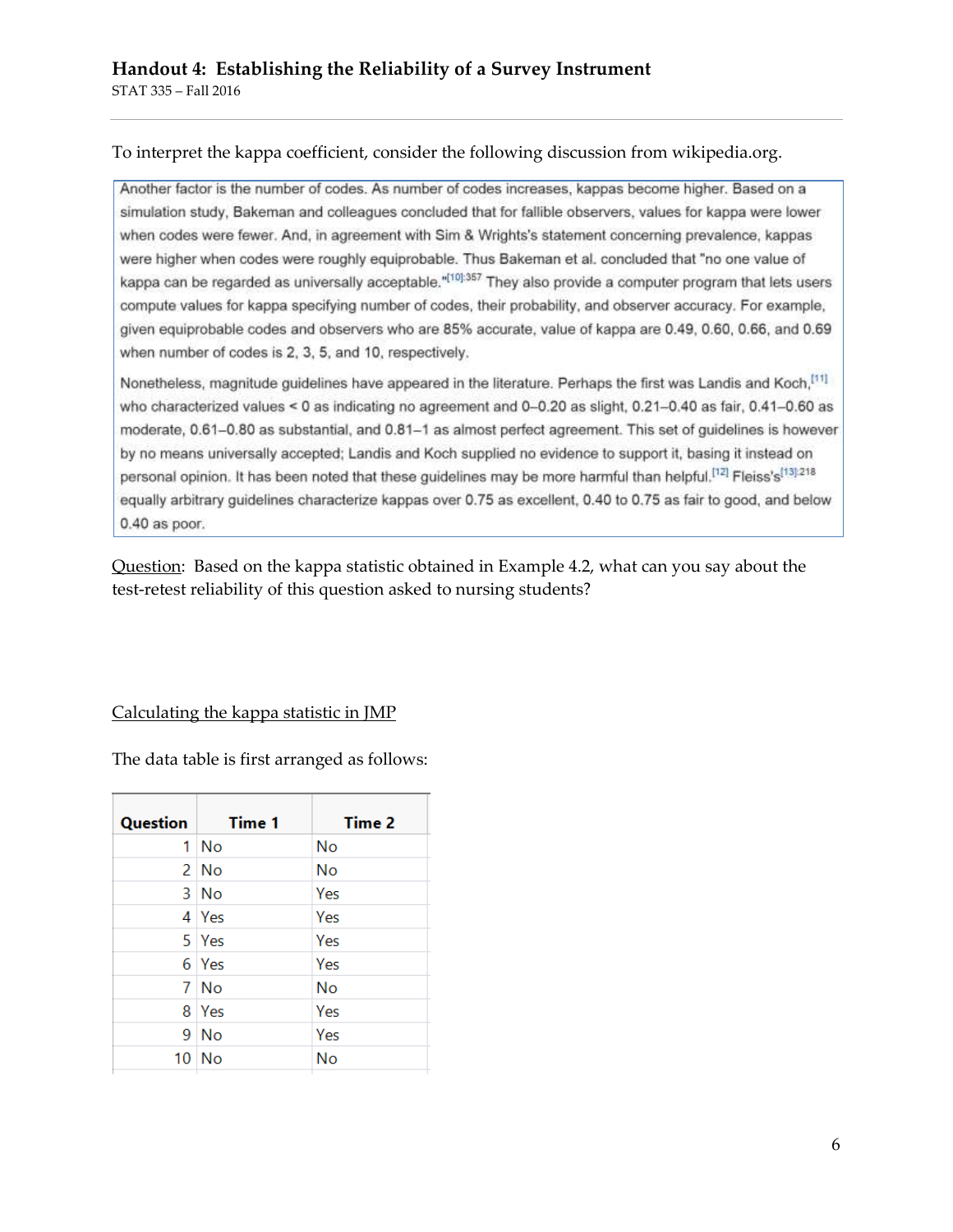Select **Analyze > Fit Y by X** and enter the following:

| <b>Select Columns</b>               |                        | Cast Selected Columns into Roles |                  |  |
|-------------------------------------|------------------------|----------------------------------|------------------|--|
| * 3 Columns<br>Question<br>LaTime 1 | Y, Response the Time 2 | ophonat                          | ОК<br>Cancel     |  |
| stime 2                             | X. Factor              | <b>IL</b> Time 1<br>periodio     | Remove<br>Recall |  |
| Contingency                         |                        |                                  | Help             |  |
|                                     | Block                  | optional                         |                  |  |
| Bevariate<br>Oneway                 | Weight                 | optional numeric                 |                  |  |
|                                     | Freq                   | apticinal numeric                |                  |  |
| Logistic Contingency                | By                     | optional                         |                  |  |

JMP then displays the contingency table and mosaic plot:

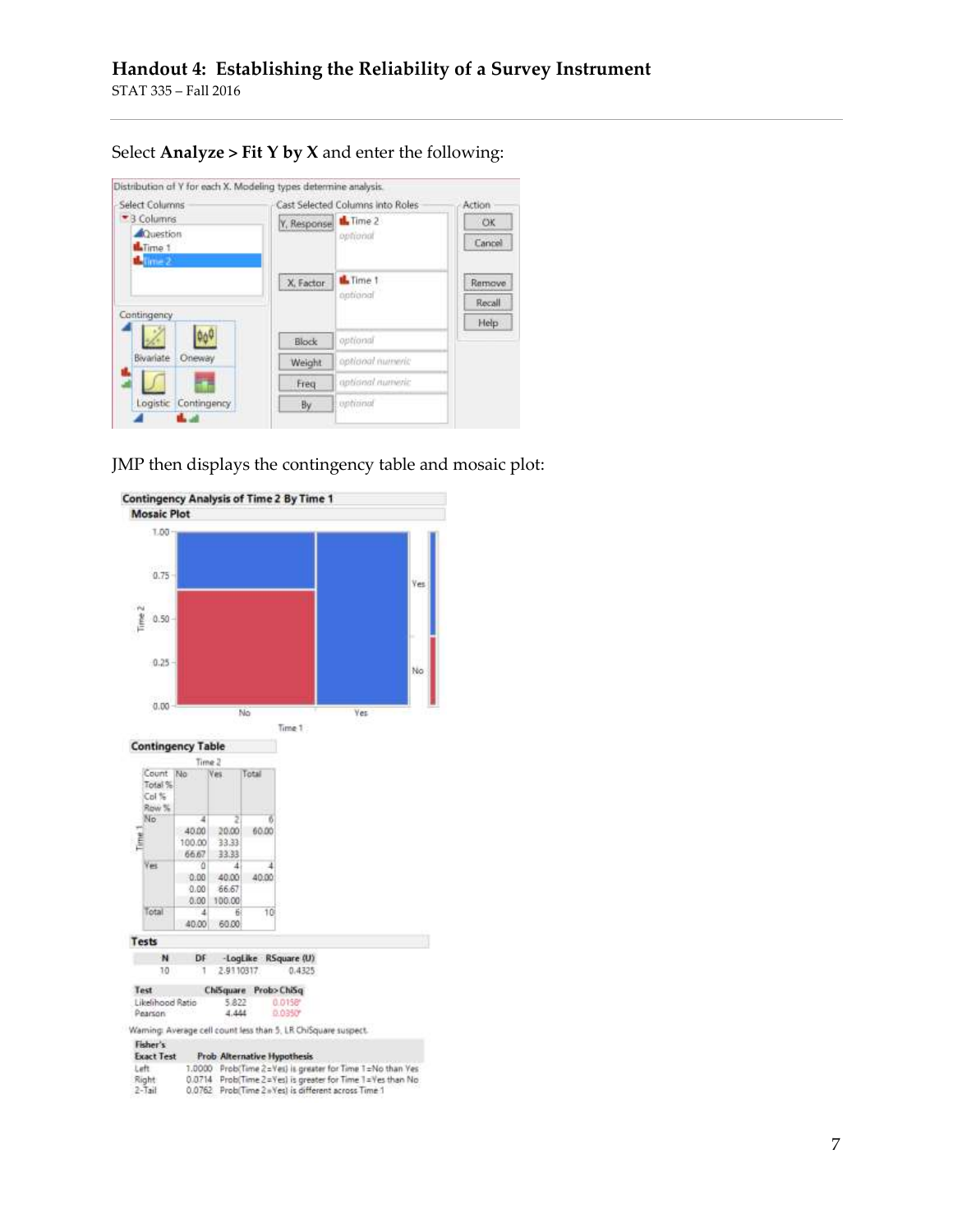Finally, click on the red drop-down arrow that appears next to "Contingency Analysis of Time 2 by Time 1" and select **Agreement Statistic**. JMP returns the following.

| Kappa Coefficient                             |                         |                                   |  |
|-----------------------------------------------|-------------------------|-----------------------------------|--|
| Degree of Agreement                           |                         | Kappa Std Err Lower 95% Upper 95% |  |
|                                               | 0.615385 0.22454        | 0.175293                          |  |
| Asymptotic Test                               | $Prob > z$ $Prob >  Z $ |                                   |  |
|                                               | $0.0175*0.0350*$        |                                   |  |
| <b>Bowker's Test</b>                          |                         |                                   |  |
| Symmetry of Disagreement ChiSquare Prob>ChiSq |                         |                                   |  |
|                                               | 2                       | 0.1573                            |  |

Note that if the data are nominal but not binary, these same steps in JMP will result in the calculation of Fleiss's kappa statistic.

Also, as mentioned earlier, if the data are ordinal, the **weighted kappa** should be used. This is a generalization of the kappa statistic that uses weights to quantify the relative difference between categories (essentially, disagreements that are further away from one another on the scale are weighted differently than disagreements that are closer together on the scale). The computation is not as easy as for the simple kappa statistic, so we won't discuss this in any more detail here. Note that several software packages exist (e.g., SAS, SPSS) that will compute both the kappa and weighted kappa statistics.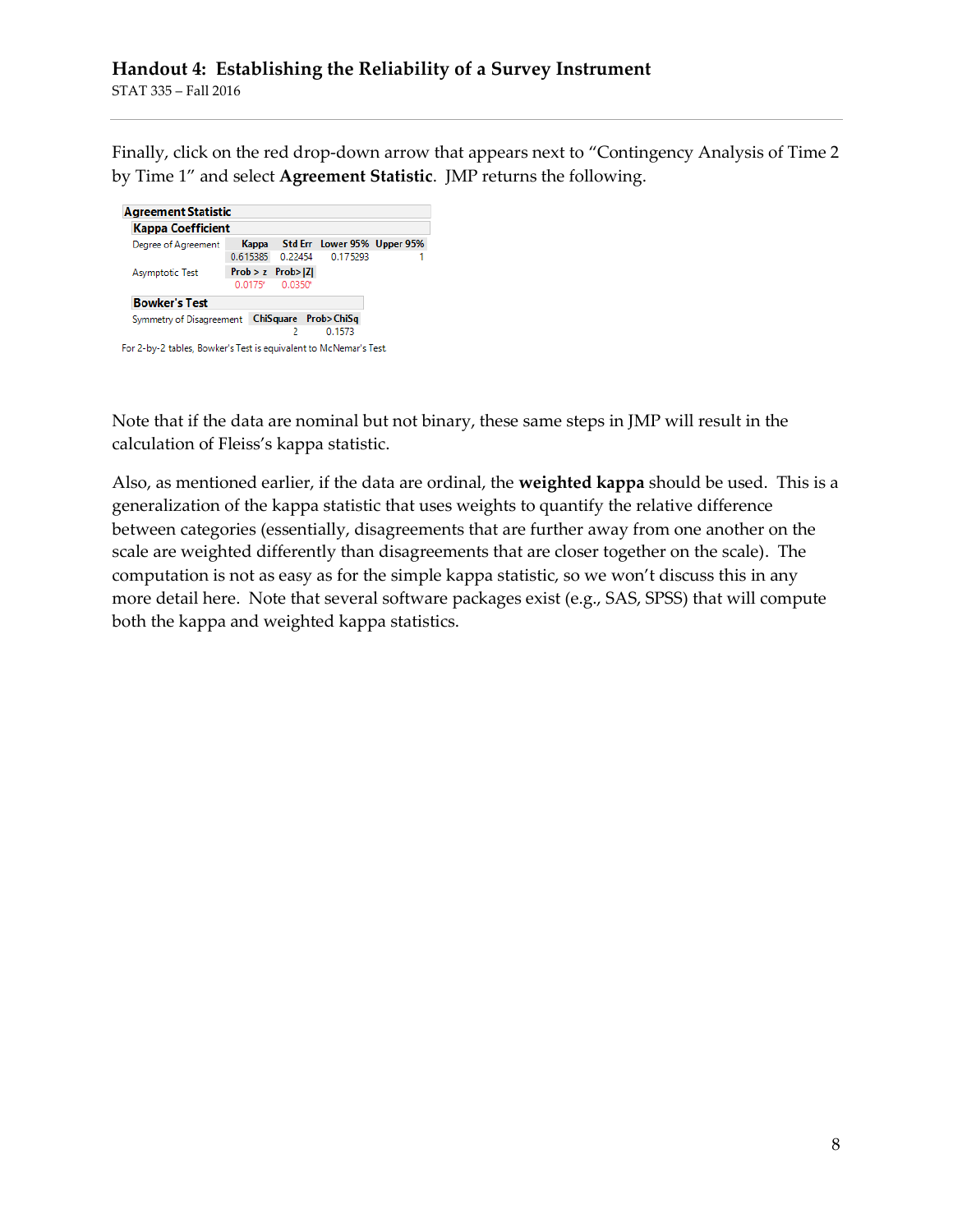## **Parallel Forms Reliability**

This involves creating a large set of questions that are believed to measure the same construct and then randomly dividing these questions into two sets (known as parallel forms). Both sets are then administered to the same group of people. The means, standard deviations, and correlations with other measures (when appropriate) should be compared to establish that the two forms are equivalent. The correlation between the two parallel forms can be used as the estimate of reliability (we want the scores on the two forms to be highly correlated).

Having parallel forms is useful for studies involving both a pre-test and post-test in which the researcher doesn't want to use the same form at both time periods (think of why they may want to avoid this). If parallel forms reliability can be established, then the researcher can use both forms in their study.

Question: If the researcher uses parallel forms, should they always use Form A for the pre-test and Form B for the post-test? Can you think of a different approach that might be better?

## **Internal Consistency Reliability**

Earlier, we discussed methods for establishing test-retest reliability. Note that in some cases, it may be too expensive or time-consuming to administer a test twice. Or, one may not want "practice effects" to influence the results which is always a possibility when a measurement instrument is administered more than once.

In such cases, one is better off investigating **internal consistency reliability**. This involves administering a single measurement instrument (e.g., a survey questionnaire) to a group of people on only one occasion. Essentially, we judge the reliability of the instrument by estimating how well the items that measure the same construct yield similar results.

There are several different measures available for estimating internal consistency reliability. In particular, we will discuss the following in this handout:

- Average inter-item correlation
- Split-half reliability
- Cronbach's alpha

Sometimes, these measures are computed based on all items measured by the instrument; other times, these are used to establish the reliability associated with various constructs that are measured by different items within the same instrument. Next, we will introduce these measures of reliability in the context of an example.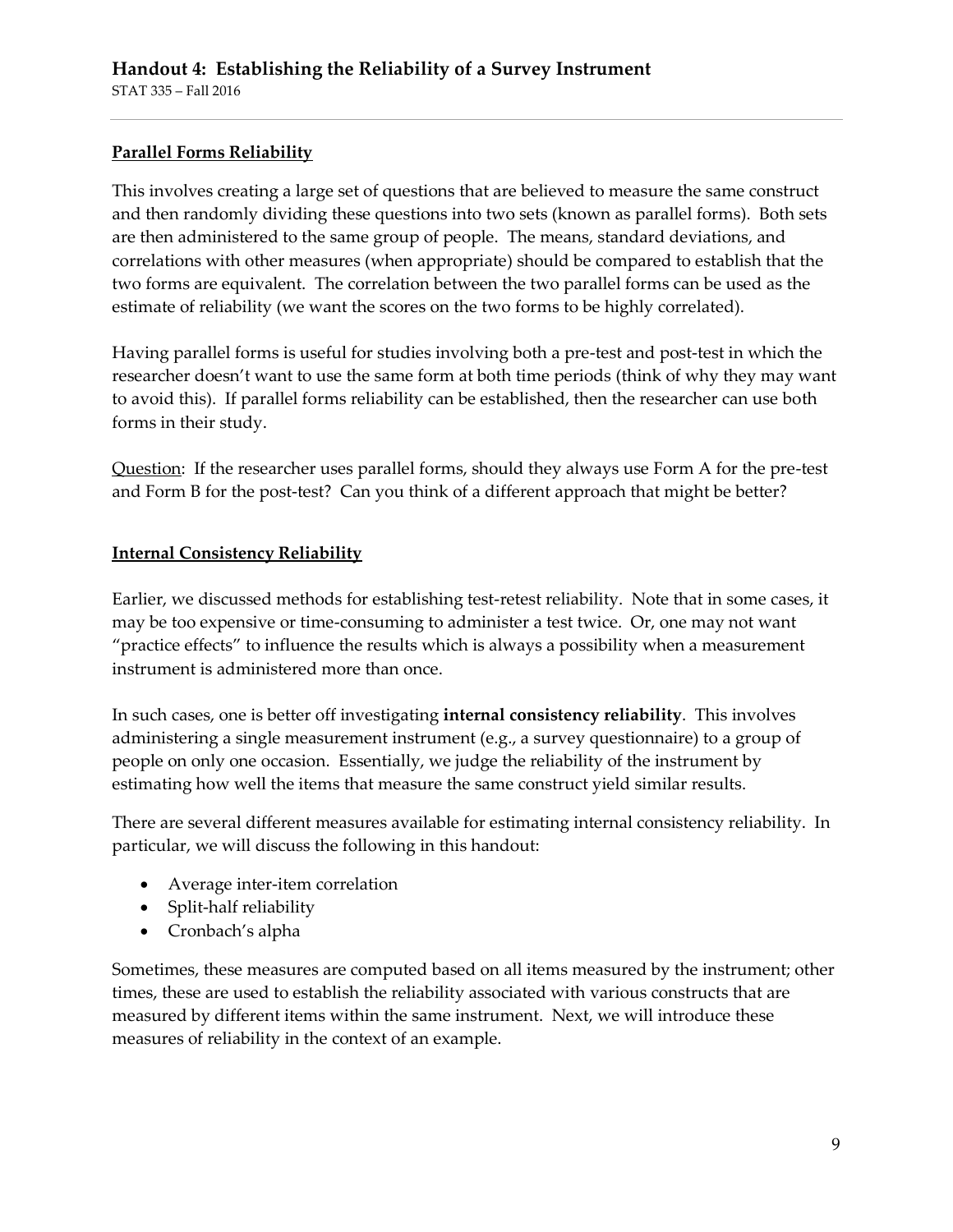**Example 4.3**. The Survey of Attitudes toward Statistics (SATS) measures six different components of students' attitudes about statistics. The survey overall consists of 36 questions. One of the constructs that the survey measures is students' "interest" in statistics, which is measured with the following four questions.



All of the questions are measured on a 7-point scale, as shown below for only one question.

|                                                                                                                                                                                                               | stronah |  | har agree- |  |  |
|---------------------------------------------------------------------------------------------------------------------------------------------------------------------------------------------------------------|---------|--|------------|--|--|
| I am interested in being able to communicate statistical information to<br>- The second control of the second control of the second control of the second control of the second control of<br><b>CITY/MYS</b> |         |  |            |  |  |

To score this survey, the data is first recoded so that 1 = strongly disagree, 4 = neither disagree nor agree, and 7 = strongly agree, etc. Then, the score for the "interest" component is computed by averaging the responses of these four questions. Other components are scored in the same way.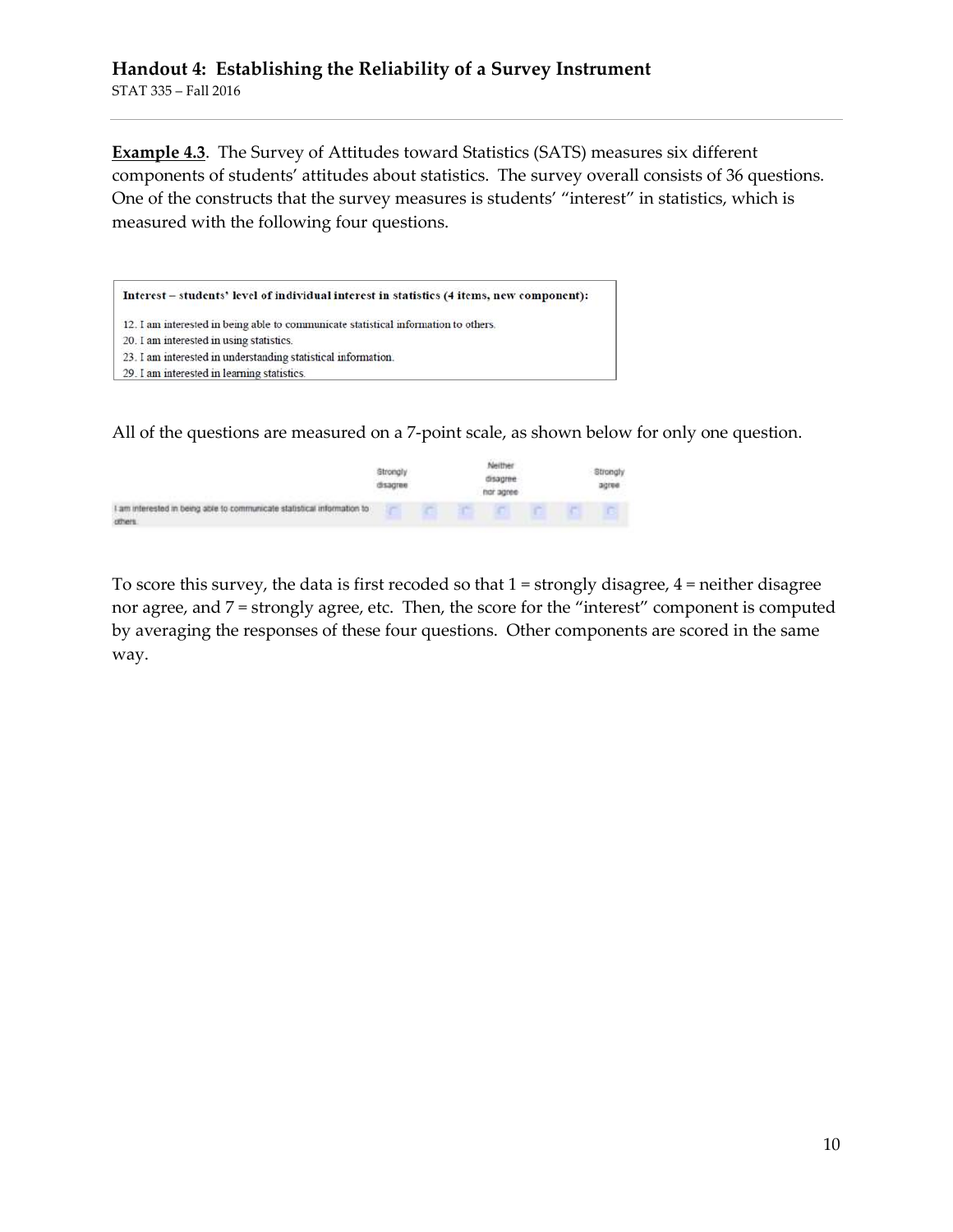#### Calculating the Average Inter-Item Correlation

First, we will consider establishing reliability for only the "interest" scale using the average inter-item correlation to measure reliability.

These calculations can be carried out in Excel, as shown below.

| ◢  | Α | B                 | C                                        | D                 | E   | F   |
|----|---|-------------------|------------------------------------------|-------------------|-----|-----|
| 2  |   |                   |                                          |                   |     |     |
| 3  |   | <b>Subject ID</b> | Q12                                      | Q20               | Q23 | Q29 |
| 4  |   | 1                 | 5                                        | 5                 | 4   | 3   |
| 5  |   | 2                 | 2                                        | 1                 | 1   | 1   |
| 6  |   | 3                 | 4                                        | 6                 | 5   | 6   |
| 7  |   | 4                 | 4                                        | 6                 | 5   | 6   |
| 8  |   | 5                 | 6                                        | 5                 | 6   | 6   |
| 9  |   | 6                 | 1                                        | 5                 | 5   | 5   |
| 10 |   | 7                 | 2                                        | 2                 | 4   | 4   |
| 11 |   | 8                 | 5                                        | 5                 | 6   | 5   |
| 12 |   | 9                 | 2                                        | 3                 | 3   | 3   |
| 13 |   | 10                | 1                                        | 3                 | 2   | 5   |
| 14 |   | 11                | 5                                        | 5                 | 5   | 5   |
| 15 |   | 12                | 4                                        | 3                 | 5   | 5   |
| 16 |   | 13                | 6                                        | 5                 | 6   | 6   |
| 17 |   | 14                | 3                                        | 5                 | 6   | 6   |
| 18 |   | 15                | 5                                        | 5                 | 5   | 5   |
| 19 |   | 16                | 4                                        | 4                 | 4   | 4   |
| 20 |   | 17                | 3                                        | 3                 | 5   | 1   |
| 21 |   | 18                | 4                                        | 5                 | 6   | 7   |
| 22 |   | 19                | 7                                        | 6                 | 7   | 7   |
| 23 |   | 20                | 4                                        | 5                 | 5   | 5   |
| 24 |   | 21                | 6                                        | 6                 | 6   | 6   |
| 25 |   | 22                | 4                                        | 5                 | 4   | 5   |
| 26 |   | 23                | 4                                        | 5                 | 4   | 3   |
| 27 |   | 24                | 4                                        | 4                 | 5   | 4   |
| 28 |   | 25                | 2                                        | 4                 | 4   | 5   |
| 29 |   |                   |                                          |                   |     |     |
| 30 |   | r 12, 20 :        | =CORREL(C4:C28,D4:D28) 0.634666105026736 |                   |     |     |
| 31 |   | r 12, 23 :        | =CORREL(C4:C28,E4:E28)                   | 0.688229269659616 |     |     |
| 32 |   | r 12, 29 :        | =CORREL(C4:C28,F4:F28) 0.43720484789966  |                   |     |     |
| 33 |   | r 20, 23:         | =CORREL(D4:D28,E4:E28) 0.723510517142838 |                   |     |     |
| 34 |   | r 20, 29 :        | =CORREL(D4:D28,F4:F28) 0.699889631345202 |                   |     |     |
| 35 |   | r 23, 29 :        | =CORREL(E4:E28,F4:F28)                   | 0.675274337759729 |     |     |
| 36 |   | Average r:        | =AVERAGE(C30:C35)                        | 0.643129118138963 |     |     |

Note that the average inter-item correlation is .643, with the individual correlations ranging from .44 to .72. What does this imply about the reliability of the "interest" construct?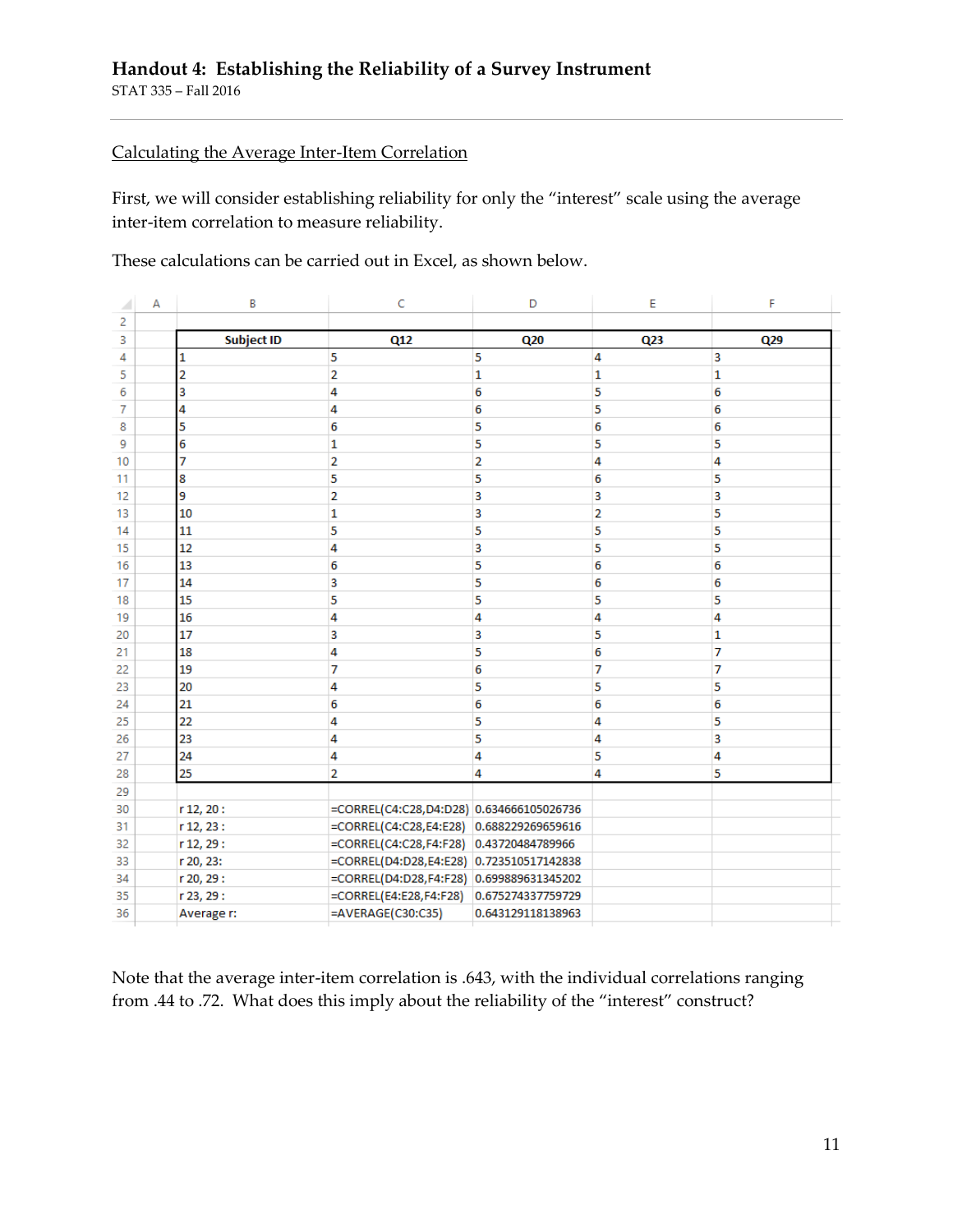### Calculating the Split-Half Reliability

To compute this measure of reliability, we correlate scores on one random half of the items on a survey (or test) with the scores on the other random half. Consider the calculation of this measure using the SATS data from Example 4.3 as shown below in Excel.

Excel sheet showing formulas:

| н                    |                                         |
|----------------------|-----------------------------------------|
|                      | Half 1: Q12, Q20 vs. Half 2: Q23, Q29   |
| Half 1               | Half <sub>2</sub>                       |
| =AVERAGE(C4:D4)      | =AVERAGE(E4:F4)                         |
| =AVERAGE(C5:D5)      | =AVERAGE(E5:F5)                         |
| =AVERAGE(C6:D6)      | =AVERAGE(E6:F6)                         |
| =AVERAGE(C7:D7)      | $=$ AVERAGE(E7:F7)                      |
| =AVERAGE(C8:D8)      | =AVERAGE(E8:F8)                         |
| =AVERAGE(C9:D9)      | =AVERAGE(E9:F9)                         |
| =AVERAGE(C10:D10)    | $=$ AVERAGE(E10:F10)                    |
| =AVERAGE(C11:D11)    | =AVERAGE(E11:F11)                       |
| =AVERAGE(C12:D12)    | $=$ AVERAGE(E12:F12)                    |
| =AVERAGE(C13:D13)    | =AVERAGE(E13:F13)                       |
| =AVERAGE(C14:D14)    | $=$ AVERAGE(E14:F14)                    |
| =AVERAGE(C15:D15)    | $=$ AVERAGE(E15:F15)                    |
| =AVERAGE(C16:D16)    | =AVERAGE(E16:F16)                       |
| $=$ AVERAGE(C17:D17) | $=$ AVERAGE(E17:F17)                    |
| =AVERAGE(C18:D18)    | =AVERAGE(E18:F18)                       |
| =AVERAGE(C19:D19)    | $=$ AVERAGE(E19:F19)                    |
| =AVERAGE(C20:D20)    | =AVERAGE(E20:F20)                       |
| =AVERAGE(C21:D21)    | $=$ AVERAGE(E21:F21)                    |
| =AVERAGE(C22:D22)    | =AVERAGE(E22:F22)                       |
| =AVERAGE(C23:D23)    | =AVERAGE(E23:F23)                       |
| =AVERAGE(C24:D24)    | $=$ AVERAGE(E24:F24)                    |
| =AVERAGE(C25:D25)    | =AVERAGE(E25:F25)                       |
| =AVERAGE(C26:D26)    | =AVERAGE(E26:F26)                       |
| =AVERAGE(C27:D27)    | $=$ AVERAGE(E27:F27)                    |
| =AVERAGE(C28:D28)    | =AVERAGE(E28:F28)                       |
|                      |                                         |
|                      | $correlation =  =CORREL(H4:H28,14:128)$ |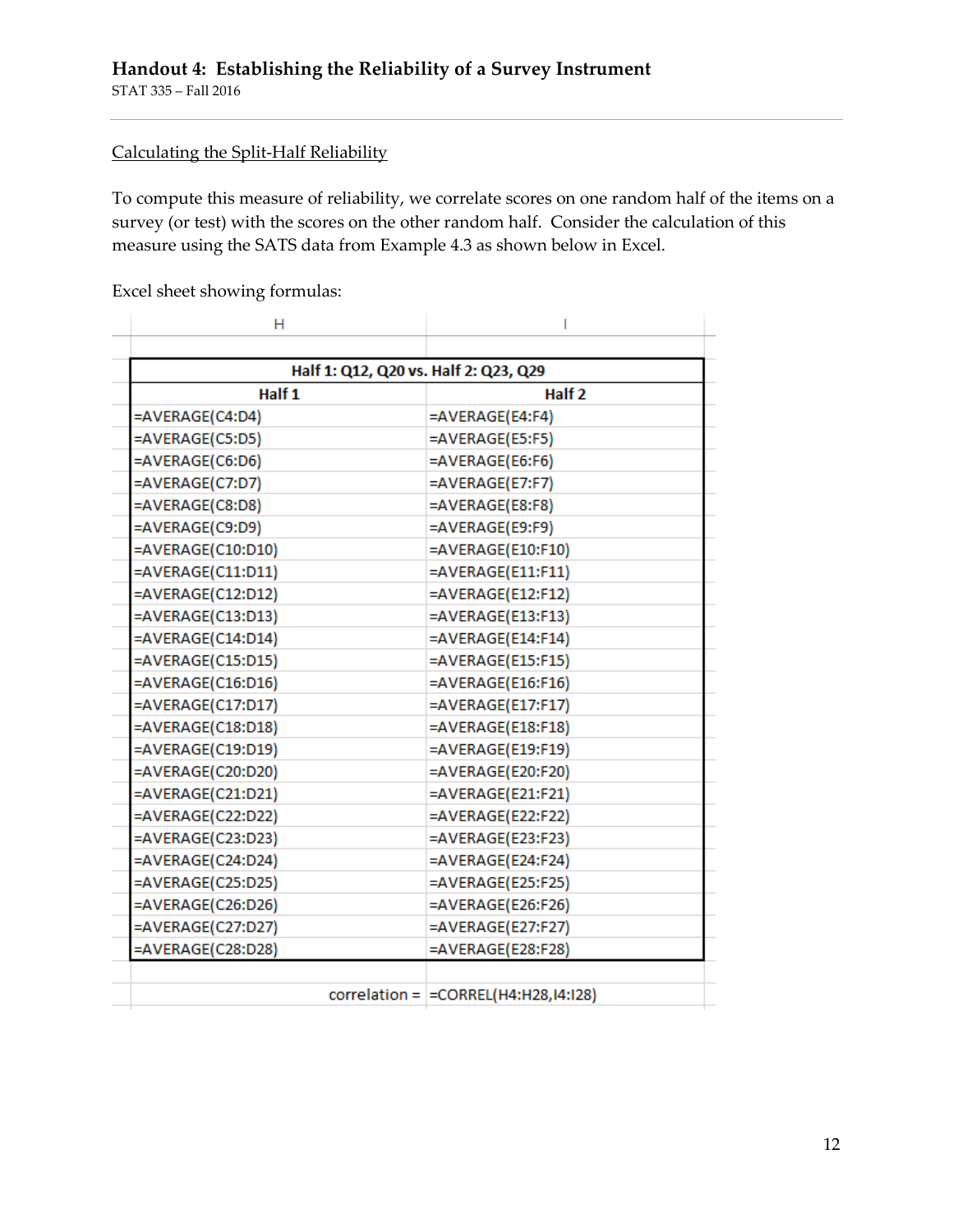#### Excel sheet showing values:

| н                                     | I                 |
|---------------------------------------|-------------------|
|                                       |                   |
| Half 1: Q12, Q20 vs. Half 2: Q23, Q29 |                   |
| Half 1                                | Half <sub>2</sub> |
| 5                                     | 3.5               |
| 1.5                                   | 1                 |
| 5                                     | 5.5               |
| 5                                     | 5.5               |
| 5.5                                   | 6                 |
| 3                                     | 5                 |
| $\overline{\mathbf{2}}$               | 4                 |
| 5                                     | 5.5               |
| 2.5                                   | 3                 |
| 2                                     | 3.5               |
| 5                                     | 5                 |
| 3.5                                   | 5                 |
| 5.5                                   | 6                 |
| 4                                     | 6                 |
| 5                                     | 5                 |
| 4                                     | 4                 |
| 3                                     | 3                 |
| 4.5                                   | 6.5               |
| 6.5                                   | 7                 |
| 4.5                                   | 5                 |
| 6                                     | 6                 |
| 4.5                                   | 4.5               |
| 4.5                                   | 3.5               |
| 4                                     | 4.5               |
| 3                                     | 4.5               |
| correlation =                         | 0.752430852       |
|                                       |                   |

In this example, the split-half correlation is  $r_{split\text{-half}} = .75$ . One problem with the split-half method is that reducing the number of items on a survey (or test) generally reduces the reliability. Note that each of our split-half versions has only half the items that the full test has for measuring "interest." To correct for this, you should apply the Spearman-Brown correction:

$$
r_{SB} = \frac{2 \times r_{split - half}}{1 + r_{split - half}} =
$$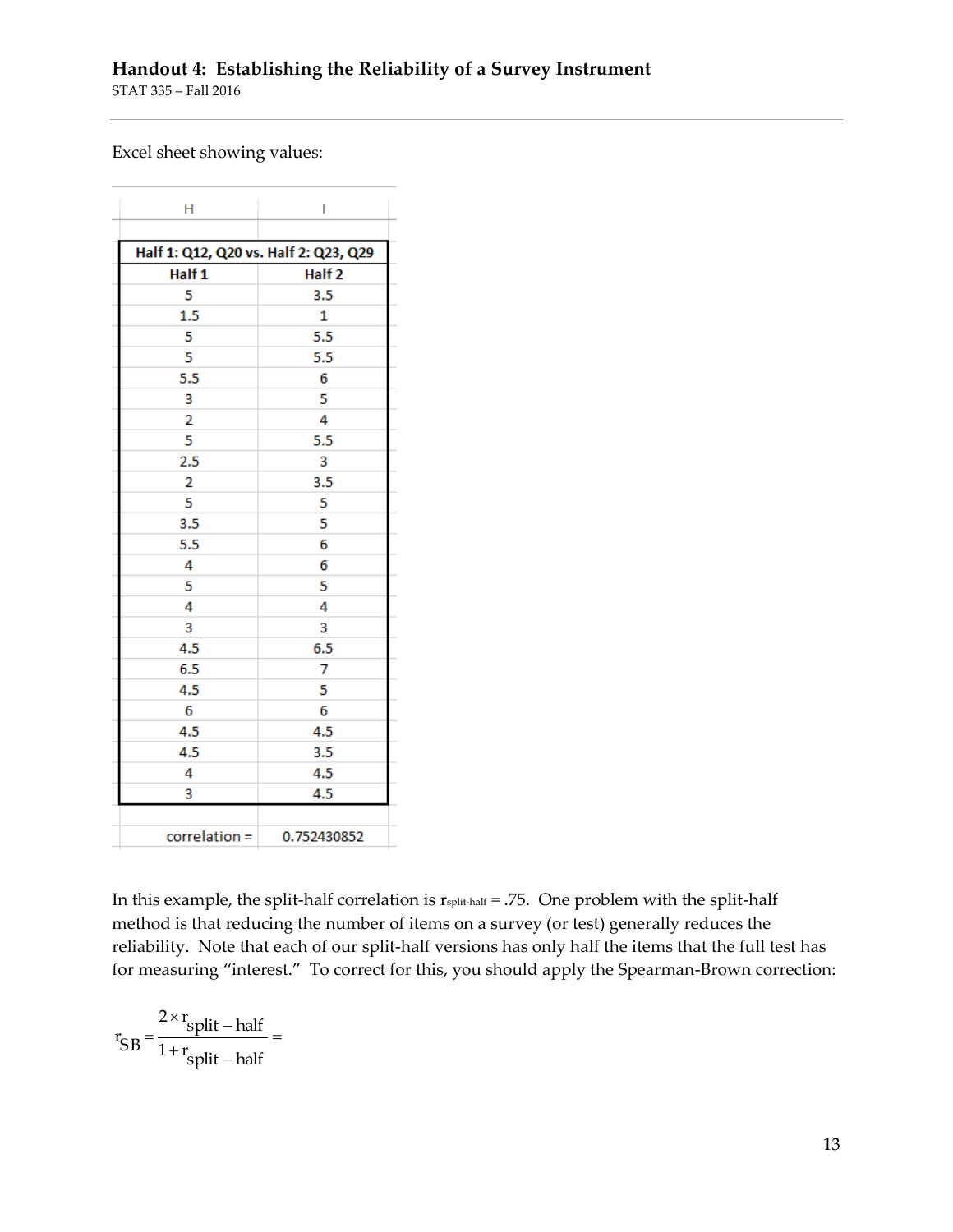#### Calculating Cronbach's Alpha

One problem with the split-half method is that depending on which "split-halves" are used, the reliability estimate will change. One solution is to compute the Spearman-Brown corrected split-half reliability coefficients for each of the possible split-halves and then find their mean. This can be computed in Excel, as is shown below for the SATS data from Example 4.3:

Excel sheet showing formulas:

|                       |                                                                                              |                                       |                                                                                                             | M. |                                       | o.                                                                          |  |
|-----------------------|----------------------------------------------------------------------------------------------|---------------------------------------|-------------------------------------------------------------------------------------------------------------|----|---------------------------------------|-----------------------------------------------------------------------------|--|
|                       | Half 1: 012. 039 ys. Half 2: 023. 039                                                        | Half to G12, G21 vs. Half 2, G21, G29 |                                                                                                             |    | Half 1: 013, 029 yr. Half 3: 020, 024 |                                                                             |  |
| <b>Nat1</b>           | <b>HATLE</b>                                                                                 | <b>HART 1</b>                         | <b>MAT 2</b>                                                                                                |    | mult t                                | Nail 2                                                                      |  |
| IIAVERASEXZATM        | <b>INVERNABILIERS</b>                                                                        | WYERAWELS.id                          | INVERNOSI DE FA                                                                                             |    | IAVERAGE(CAPID)                       | white Agril DLES                                                            |  |
| HAVERAGENCSUSE        | HAVENAGELESSES                                                                               | ANVERAGE(S.EL)                        | HAVERAGELDS.RS                                                                                              |    | HAVERAGE(CSJS)                        | HAVERAGELDS \$50                                                            |  |
| HAVERAGES/26:06E      | -AVDIAGEDOUG                                                                                 | ANYTHAD ELECTRIC                      | HAVENAGELER, FOL                                                                                            |    | HAVERAGESOS/FB)                       | +AVERAGED6.EN                                                               |  |
| HAVENABEICTER         | sAVENAGELE 5971                                                                              | AFFINATECZET                          | 422154050741                                                                                                |    | HAVENAGE(C7.7.7)                      | <b>HAVENABEDCER</b>                                                         |  |
| <b>GAVIRAGE/CRISS</b> | -AVENASSIERES                                                                                | -AVERAGELLIST                         | ANVERAGELISE FAL                                                                                            |    | <b>UMBEDIETER</b>                     | -AVERAGEEEM, EN                                                             |  |
| HAVCRAILE(CIHD)       | INVENIGATIONS                                                                                | INYERAGGICRER.                        | INVERAGE DE FIE                                                                                             |    | MARAGED FB                            | INVERAGED EXER                                                              |  |
| HAVGRAGE(CJ/2010)     | <b>SAYDIAGGEESETED</b>                                                                       | NAVERAGE CIO ETC.                     | HAVERAGELE/2007-200                                                                                         |    | HAVERAGE(C18,F18)                     | HAVERAGE DJOULES                                                            |  |
| HAVERAGEICT2-DE11     | <b>AYDMONED FID</b>                                                                          | NYEMARICSLELI                         | WHIMAGOOL/TIL                                                                                               |    | HAVERAGESCT L. P.LIS                  | HAVERAGES DOLLES LI                                                         |  |
| NAVERAZINCI2/DGZS     | ANDMORPHENES                                                                                 | WEBASSIZED                            | HAVERAGE(DILPIZ)                                                                                            |    | HAVENAURSCLE.F125                     | «AVERAGELDIZ/E12)                                                           |  |
| (4VOLER)(13 FOI)      | -AVENAGELE ELECT                                                                             | <b>AVERAGETELLEH</b>                  | shirt@Add1D33.F1II                                                                                          |    | 40000000013.FLE                       | <b>AYERABUTELESS</b>                                                        |  |
| HANERAGEIC18 DOM      | WITHWITTELLF18                                                                               | MYBMGDCM.ENI                          | (ADDRAGGED) 6,5 SAL                                                                                         |    | NASRAGECIATE                          | (WIENAGE DUCES)                                                             |  |
| HAVERAGE(C15:D05)     | -WYDNAGELEJSTES                                                                              | ANYTHAGGLOSEST                        | <wweimgeld15.715f< td=""><td></td><td>HAVERAGE(CIS.FIS)</td><td>«AVERAGED BESITES!</td></wweimgeld15.715f<> |    | HAVERAGE(CIS.FIS)                     | «AVERAGED BESITES!                                                          |  |
| HAVERAGE(C18:D05)     | «AVERAGEVELR-F18)                                                                            | <b>WEBMOTICIATIN</b>                  | WATERWORD DOG: 7:35                                                                                         |    | -AVERAGE(CIA.FIE)                     | <b>WAYNAGED DECKE</b>                                                       |  |
| -AVESAGECIADOR        | -AVEVASILELTPLT)                                                                             | <b>AVENAGELITELT</b>                  | -AVERAGELDST/1971                                                                                           |    | $-4$ VERADE) $(13, 912)$              | «AWPPAGELECT/F37                                                            |  |
| (4V6RA6E)C18/DSR      | LEVENSHIELE FULL                                                                             | (AVERAGE) ELBURE                      | valor@Addii [Dock,Foat]                                                                                     |    | ukWika@jc1k.F18)                      | INVERNALE DIA ROB                                                           |  |
| HAVERAGENCER DOM      | SAVERWARE ELECTRI                                                                            | MISSAGGCIGEST                         | MONTRAGG D33,4 039                                                                                          |    | HAVERAGETCER FEM                      | HAVERWIELD D.R. E. 200                                                      |  |
| HANDBAGGIC29-D206     | -AVDIAGGESEF20                                                                               | ANYDRAGG CRUCKS                       |                                                                                                             |    | HAVENAGE ICEN F18                     | <witimget033.020< td=""></witimget033.020<>                                 |  |
| HAVENAGE(CSI) DELI    | -AVOVAGEIEELFELI                                                                             | +4'x19A011C21.E211                    |                                                                                                             |    | HAVENAGEHIZE FISC                     |                                                                             |  |
| HAVARASH(C23.602)     | $M$ VERAVELEZZ-F22)                                                                          | ADVERATOR CZE 6.221                   | HEVERAGE(T22,F22)                                                                                           |    | AVERAGE(23,122)                       | $-50195444122222$                                                           |  |
| HAVERAGE/C22 D23      | LAYYANG EZE F.H.                                                                             | (AVERAGEL CRASH)                      | WIFFMARTDOLF23                                                                                              |    | (AVRKAGE(CZK.F2R)                     | san industrial particular                                                   |  |
| HAVERAGE/CIR D34      | 1/4YERAGELE24/E241                                                                           | NYEANGE CH-E241                       | HAVERAGEI D34.F340                                                                                          |    | WASAAGERCHLESKI                       | 14Yr2RAGG D3R, E34                                                          |  |
| HAVEBAGE(C25.02%)     | HAVENVILLES F20                                                                              | ANYUNAGE CZELEZE                      | =AVEDRAGED DUST 236                                                                                         |    | HARDLAGO C25, F250                    | HAVERAGELEZS.ICES                                                           |  |
| HAVERAGESC2# D26      | =AVERAGELEUM F283                                                                            | AV/TRADE/C26.5241                     | HAVERAGE) D26, F262                                                                                         |    | HAVENAGESCON FIBI                     | «AVERAGEI DJA CAS                                                           |  |
| 44人が実生お手(にゴス)のオバ      | idents/contacted                                                                             | <b>ARFORMATECT E2T</b>                | AWWWAOSED37/F37E                                                                                            |    | vAVIRAGE(CZ7.1s7)                     | =AVERMANITEEFL9.07                                                          |  |
| NAVERALIGICIB DOG     | INTERAGHETE FJER                                                                             | IMVERAINE C28, 624                    | ANYERAGE LOSS F26                                                                                           |    | (WARAGEDE F28)                        | (WWEANING DOOR)                                                             |  |
|                       | GENERISM > <connectmence news<br="">with 50 contention: &lt; CP1301/11&lt;301</connectmence> |                                       | CONTROLLED AND RELEASE AT LCCC.<br>with 58 correction: H2*LBB/E2+LBB                                        |    |                                       | CONTRACTOR RESISTANCE PARALLEL CALLENY<br>WIN 50 nortection: H2*020181+0200 |  |

#### Excel sheet showing values:

| H                                     |                           | ĸ                                     |                            | M | N                                     | O                          |  |
|---------------------------------------|---------------------------|---------------------------------------|----------------------------|---|---------------------------------------|----------------------------|--|
| Half 1: Q12, Q20 vs. Half 2: Q23, Q29 |                           | Half 1: Q12, Q23 vs. Half 2: Q20, Q29 |                            |   | Half 1: Q12, Q29 vs. Half 2: Q20, Q23 |                            |  |
| Half 1                                | Half <sub>2</sub>         | Half 1                                | Half 2                     |   | Half 1                                | Half 2                     |  |
| š.                                    | 3.5                       | 4.5                                   | 4                          |   | A.                                    | 4.5                        |  |
| 1.5                                   | ī.                        | 1.5                                   |                            |   | 1.5                                   | 1                          |  |
| 5                                     | 53                        | 4.5                                   | ö.                         |   | 5                                     | 5.5                        |  |
| $\overline{5}$                        | 5.5                       | 4.5                                   | 6                          |   | 5                                     | 5.5                        |  |
| 5.5                                   | 6                         | b.                                    | 5.5                        |   | Ď                                     | 5.5                        |  |
| š                                     | 54                        | 3                                     | 5                          |   | $\overline{3}$                        | 5<br>3                     |  |
| Ξ                                     |                           | $\overline{\mathbf{3}}$               | ä.                         |   | ä                                     |                            |  |
| Ś.                                    | 5.5                       | S.S                                   | 58                         |   | 5                                     | 5.5                        |  |
| 2.5                                   | $\overline{1}$            | 2.5                                   | ä                          |   | 2.5                                   | $\overline{3}$             |  |
| $\mathbf{2}$                          | 3.5                       | 1.5                                   | 4                          |   | Ÿ.                                    | 2.5                        |  |
| 5                                     | s                         | s                                     | 5                          |   | 5                                     | 5                          |  |
| 3.5                                   | 5.                        | 4.5                                   | 4                          |   | 4.5                                   | 4                          |  |
| 5.5                                   | 6                         | ö                                     | 5.5                        |   | $\overline{b}$                        | 5.5                        |  |
| 4                                     | 6                         | 4.5                                   | 5.5                        |   | 4.5                                   | 5.5                        |  |
| 5                                     | 5                         | 5                                     | 5                          |   | 5                                     | 5                          |  |
| 4                                     | ä                         | $\overline{4}$                        | ă                          |   | ٠                                     | $\ddot{\phantom{a}}$       |  |
| ä                                     | ä                         | 4                                     | ż                          |   | $\frac{1}{2}$                         | ă                          |  |
| 4.5                                   | 6.5                       | š                                     | 6                          |   | 5.5                                   | 5.5                        |  |
| 6.5                                   | $\overline{7}$            | $\mathcal I$                          | 6.5                        |   | $\mathcal{T}$                         | 6.5                        |  |
| 4.5                                   | 5                         | 4.5                                   | 5.                         |   | 4.5                                   | 5<br>6                     |  |
| $\theta$                              | $\overline{\mathbf{6}}$   | 6                                     | ö                          |   | $\mathbf{6}$                          |                            |  |
| 4.5                                   | 4.5                       | ä                                     | 5                          |   | 4.5                                   | 4.5                        |  |
| 4.5                                   | 3.5                       | a.                                    | 4                          |   | 3.5                                   | 4.5                        |  |
| 4                                     | 4.5                       | 4.5                                   | 4                          |   | ă                                     | 4.5                        |  |
| 3                                     | 4.5                       | $\overline{3}$                        | 4.5                        |   | 3.5                                   | 4                          |  |
| correlation =<br>with SB correction;  | 0.752430852<br>0.85872815 | correlation =<br>with 58 correction:  | 0.712579161<br>0.832170771 |   | correlation =<br>with 58 correction:  | 0.857169758<br>0.923092522 |  |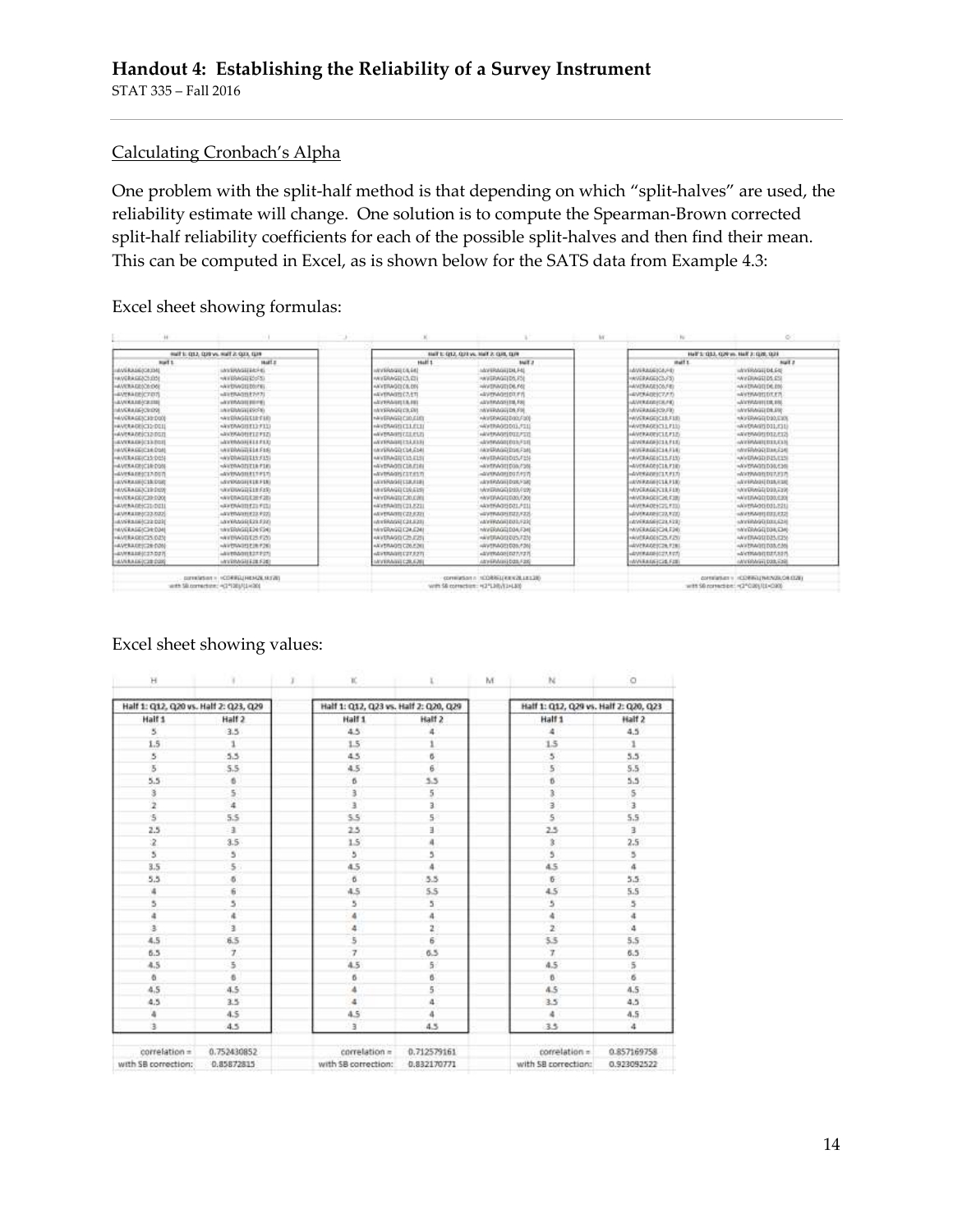## **Handout 4: Establishing the Reliability of a Survey Instrument** STAT 335 – Fall 2016

Cronbach's alpha can be thought of as the average of all possible split-half estimates (note that these two are equivalent only when the item standard deviations are equal).

Though the computations above provide insight into what Cronbach's alpha is measuring, it is never calculated this way in practice. Instead, the following formulas are typically used:

Formula #1: 
$$
\alpha = \frac{K}{K-1} \left( 1 - \frac{\sum_{i=1}^{K} \sigma_{Y_i}^2}{\sigma_X^2} \right)
$$

where K is the number of components (items),  $\sigma_x^2$  is the variance of the observed total scores, and  $\sigma_{\rm y}^2$  $\sigma_{Y_i}^2$  is the variance of the scores on the *i*<sup>th</sup> item.

This formula is used in Excel as follows:

| А<br>÷                   |                 |                                                       | D.              |                |              | ū |                                                  |  |
|--------------------------|-----------------|-------------------------------------------------------|-----------------|----------------|--------------|---|--------------------------------------------------|--|
| T                        |                 | Hem 1                                                 | item 2          | <b>Bern 3</b>  | Item 4       |   | <b>Total Test Scores:</b>                        |  |
| $\overline{\varepsilon}$ | Subject 1       |                                                       | э               |                | з            |   | <sum(c2:f2)< td=""><td></td></sum(c2:f2)<>       |  |
| з                        | Subject 2       |                                                       |                 |                |              |   | »SUM(C3:F3)                                      |  |
| x                        | Subject 3       |                                                       | ë               | 5              | õ            |   | -SUMIC4:F41                                      |  |
| 5                        | Subject 4       |                                                       | ä               | 5.             | 6            |   | ~5UM(C5:F5)                                      |  |
| ÷.                       | Subject 5       |                                                       |                 | 6              | б            |   | «SUM(C6;F6)                                      |  |
|                          | Subject 6       |                                                       | 5               |                | 5            |   | «SUMICZ:F7]                                      |  |
| Ð                        | Subject 7       |                                                       |                 |                |              |   | -SUM(CB:F8)                                      |  |
| 9.                       | Subject B.      |                                                       |                 |                |              |   | $-SU/M0C9:F9$                                    |  |
| 10                       | Subject 9       |                                                       |                 |                |              |   | <slim(c10:f10)< td=""><td></td></slim(c10:f10)<> |  |
| $^{\dagger}$             | Subject 10      |                                                       |                 |                |              |   | $-SUMC11711$                                     |  |
| 12                       | Subject 11      |                                                       |                 |                |              |   |                                                  |  |
| 13                       | Subject 12      |                                                       |                 |                |              |   | -SUM(C13:F13)                                    |  |
| 14                       | Subject 11      |                                                       |                 |                |              |   | $+5$ UNI(C14:F14)                                |  |
| 15                       | Subject 14      |                                                       |                 |                |              |   | v5UMX15:F15)                                     |  |
| 16                       | Subject 15      |                                                       |                 |                |              |   | =SUMIC16:516)                                    |  |
| 17                       | Sobject 16      |                                                       |                 |                |              |   | =SUM(C17:F17)                                    |  |
| 11                       | Subject 17      |                                                       |                 |                |              |   | =SUMIC18:F18)                                    |  |
| $\Box$                   | Subject 18      |                                                       |                 |                |              |   | =SUM(C19:F19)                                    |  |
| 20                       | Subject 19      |                                                       |                 |                |              |   | =5UM(C20:F20)                                    |  |
| 25                       | Subject 20      |                                                       | 5               |                |              |   | <sum(c21:f21)< td=""><td></td></sum(c21:f21)<>   |  |
| 22                       | Subject 21      |                                                       | i.              |                | 6            |   | -SUM(C22:F22)                                    |  |
| 23                       | Subject 22      |                                                       | 5               |                |              |   | -SUM(C23:F23)                                    |  |
| 24                       | Subject 23      |                                                       | 5               |                |              |   | +SUM/C24:F24)                                    |  |
| 苫                        | Subject 24      |                                                       | 4               | 5              |              |   | +SUM(C25:F25)                                    |  |
| 26                       | Subject 25      |                                                       |                 |                | 15           |   | -SUMIC26:F263                                    |  |
| $\mathbb{Z}^p_+$         |                 |                                                       |                 |                |              |   |                                                  |  |
| 28                       | Item variances: | =VARIC2:C201                                          | $=$ VAR(D2:D26) | $=$ VARIEZ:E26 | =VAR(F2:F20) |   | Variance of total test scores: :: VAR(H2:H26)    |  |
| 29                       |                 |                                                       |                 |                |              |   |                                                  |  |
| 33                       |                 | kr 4                                                  |                 |                |              |   |                                                  |  |
| 31                       |                 | Cronbech's alpha: = C30/(C30-1)*(1-SUM)(C2B:F28)/128) |                 |                |              |   |                                                  |  |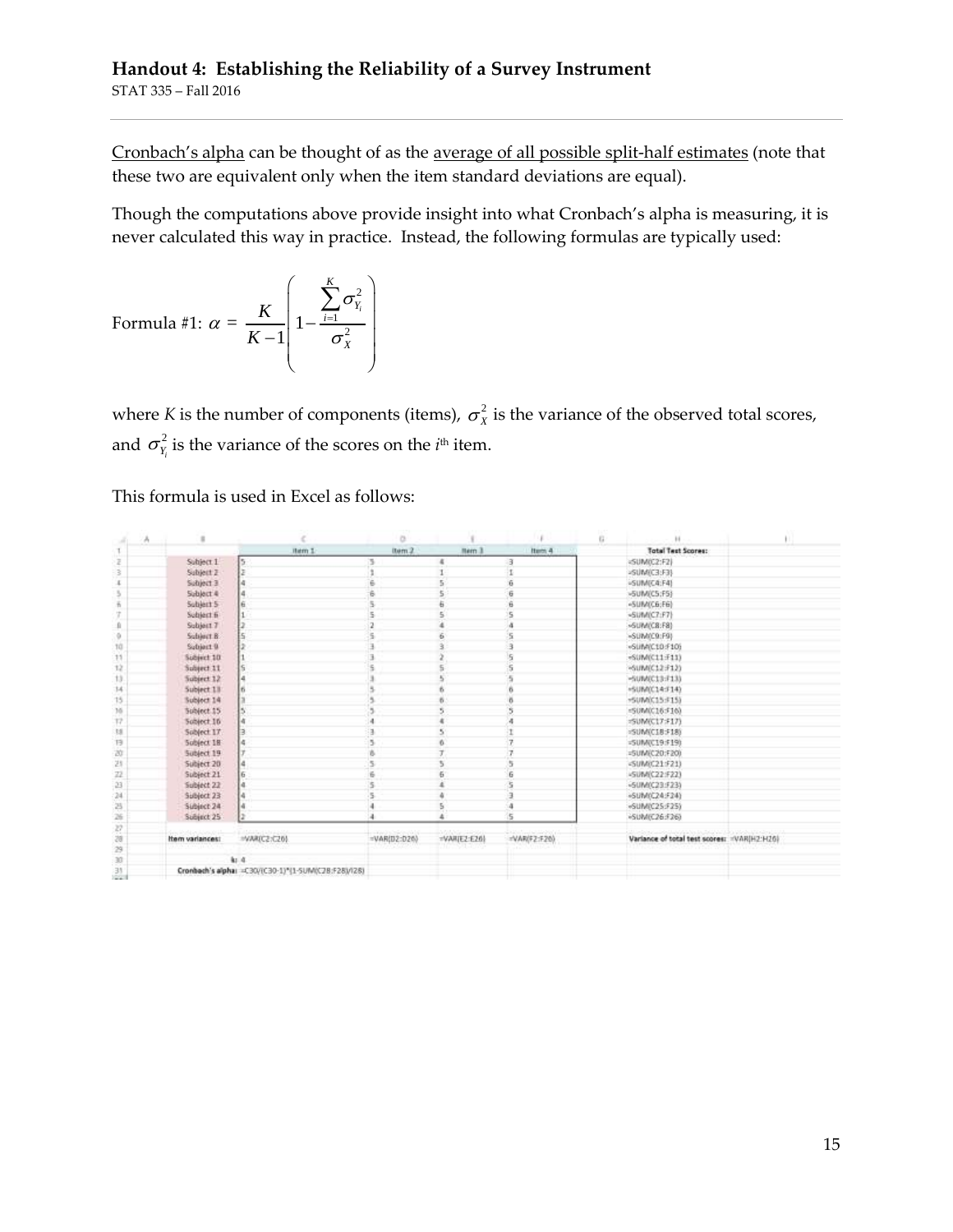# Excel sheet showing values:

|     | А | 8                 | Ċ                       | D              | E              |              | $\mathbb{G}$ | н                              |             |  |
|-----|---|-------------------|-------------------------|----------------|----------------|--------------|--------------|--------------------------------|-------------|--|
|     |   |                   | Item 1                  | Item 2         | Item 3         | Item 4       |              | <b>Total Test Scores:</b>      |             |  |
| г   |   | Subject 1         | 5                       | 5              | 4              | 3            |              | 17                             |             |  |
| 3   |   | Subject 2         | $\overline{\mathbf{2}}$ | 1              | $\mathbf{1}$   | $\mathbf{1}$ |              | 5                              |             |  |
| 4   |   | Subject 3         | 4                       | 6              | 5.             | 6            |              | 21                             |             |  |
| 5   |   | Subject 4         | 4                       | 6              | 5              | 6            |              | 21                             |             |  |
| 6   |   | Subject 5         | 6                       | 5              | 6              | 6            |              | 23                             |             |  |
| 7   |   | Subject 6         | 1                       | 5              | 5              | 5            |              | 16                             |             |  |
| 8   |   | Subject 7         | $\mathbf{2}$            | $\overline{2}$ | 4              | 4            |              | 12                             |             |  |
| 9   |   | Subject 8         | 5                       | 5              | 6              | 5            |              | 21                             |             |  |
| 10  |   | Subject 9         | $\dot{z}$               | 3              | 3              | 3            |              | 11                             |             |  |
| 11  |   | Subject 10        | $\mathbf{1}$            | 3              | $\overline{z}$ | 5            |              | 11                             |             |  |
| 12  |   | Subject 11        | 5                       | 5              | 5              | 5            |              | 20                             |             |  |
| 13  |   | Subject 12        | 4                       | з              | 5.             | 5            |              | 17                             |             |  |
| 14  |   | Subject 13        | 6                       | 5              | 6              | 6            |              | 23                             |             |  |
| 15  |   | Subject 14        | 3                       | 5              | 6              | 6            |              | 20                             |             |  |
| 16  |   | Subject 15        | 5                       | 5.             | 5              | 5            |              | 20                             |             |  |
| 17  |   | Subject 16        | 4                       | $\overline{4}$ | 4              | 4            |              | 16                             |             |  |
| 18  |   | Subject 17        | 3                       | 3              | 5              | 1            |              | 12                             |             |  |
| 19  |   | Subject 18        | ä                       | 5              | 6              | 7            |              | 22                             |             |  |
| 20  |   | Subject 19        | 7                       | 6              | $\tau$         | 7            |              | 27                             |             |  |
| 21  |   | Subject 20        | 4                       | 5              | 5              | 5            |              | 19                             |             |  |
| 22  |   | Subject 21        | 6                       | 6              | 6              | б            |              | 24                             |             |  |
| 23. |   | Subject 22        | 4                       | 5              | 4              | 5            |              | 18                             |             |  |
| 24  |   | Subject 23        | 4                       | 5              | 4              | 3            |              | 16                             |             |  |
| 25  |   | Subject 24        | 4                       | 4              | 5              | 4            |              | 17                             |             |  |
| 26  |   | Subject 25        | $\overline{\mathbf{z}}$ | 4              | 4              | 5            |              | 15                             |             |  |
| 27  |   |                   |                         |                |                |              |              |                                |             |  |
| 28  |   | Item variance     | 2.526666667             | 1.67333        | 1.79333        | 2.46         |              | Variance of total test scores: | 24.35666667 |  |
| 29  |   |                   |                         |                |                |              |              |                                |             |  |
| 30  |   | k:                | 4                       |                |                |              |              |                                |             |  |
| 31  |   | Cronbach's alpha: | 0.870580722             |                |                |              |              |                                |             |  |

$$
\alpha = \frac{K}{K-1} \left( 1 - \frac{\sum_{i=1}^{K} \sigma_{Y_i}^2}{\sigma_X^2} \right) =
$$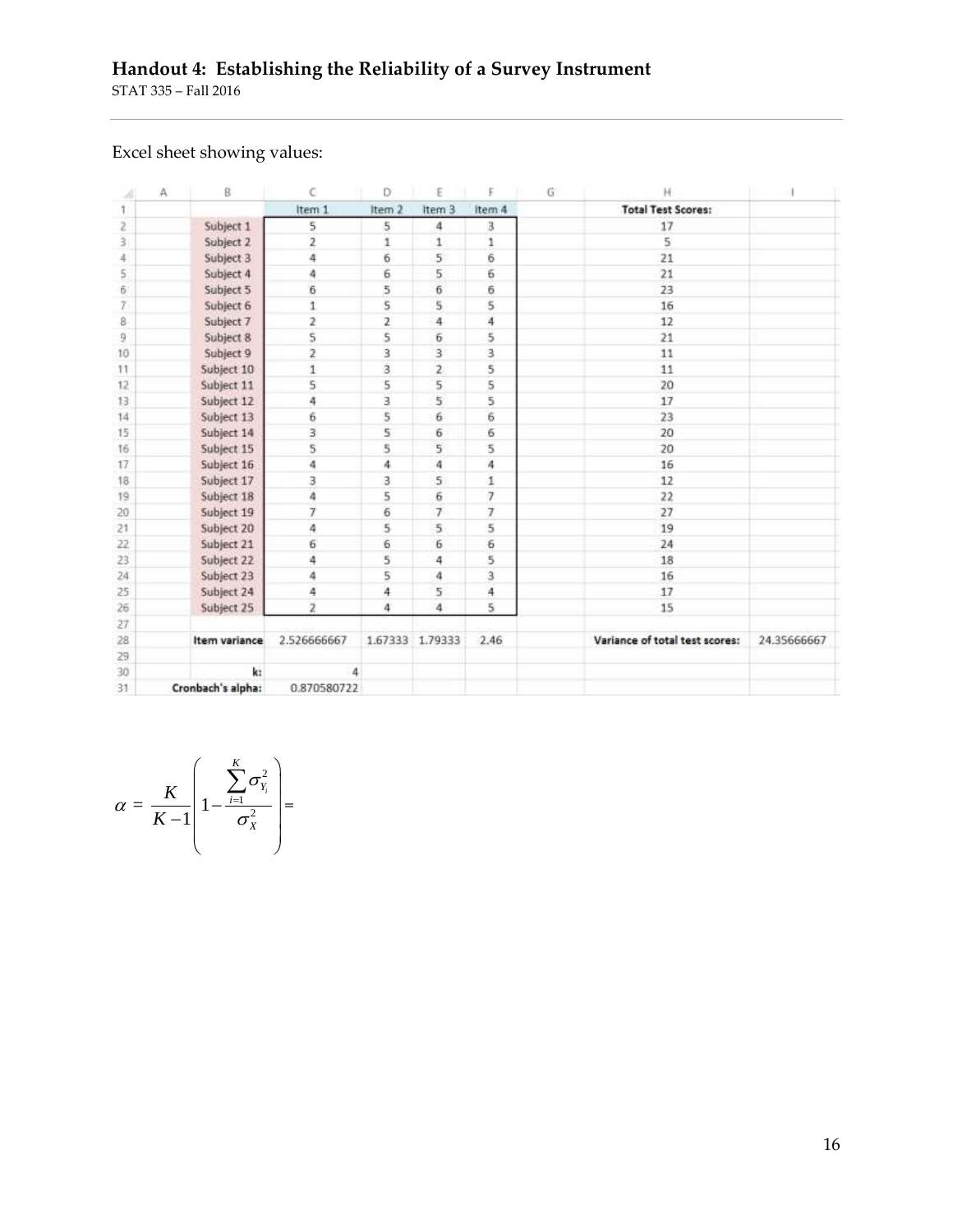Formula #2:

$$
\alpha = \frac{K\overline{c}}{\left(\overline{v} + (K-1)\overline{c}\right)}
$$

where *K* is the number of components (items),  $\bar{v}$  is the average variance of each item, and  $\bar{c}$  is the average of all covariances between the items.

This formula is used in Excel as follows:

| A                  | B                     | c                                                      | o                            | E                                                     | F.                           |
|--------------------|-----------------------|--------------------------------------------------------|------------------------------|-------------------------------------------------------|------------------------------|
|                    |                       | ltern 1                                                | ikern 2                      | <b>Renn 3</b>                                         | Item 4                       |
| $\ddot{2}$         | Subject 1             | 5                                                      | 5                            | ٠                                                     |                              |
| э                  | Subject 2             | $\ddot{z}$                                             |                              | h                                                     |                              |
| ï                  | Subject 3             |                                                        |                              | 5                                                     |                              |
| 5                  | Subinet 4             |                                                        |                              | 5                                                     |                              |
| $\bar{\mathbf{g}}$ | Subject 5             | 8                                                      | 5                            | $\overline{6}$                                        | $\boldsymbol{6}$             |
| 7                  | <b>Bubject 6</b>      |                                                        | Б                            | $\overline{5}$                                        | 5                            |
| ğ                  | Subject 7             |                                                        |                              | 4                                                     |                              |
| 9                  | <b>Subject 8</b>      | 5                                                      | 5                            | £.                                                    | ij                           |
| 10                 | <b>Subject 9</b>      |                                                        |                              | 3                                                     | э                            |
| fi.                | Subject 10            |                                                        |                              | $\overline{\mathbf{2}}$                               | 5                            |
| t2                 | Subject 11            | 5                                                      |                              | 5                                                     | 5                            |
| 13                 | Subject 12            | d                                                      |                              | $\overline{\mathbf{5}}$                               | 6                            |
| 14                 | Subject 13            | ġ                                                      |                              | É.                                                    | G                            |
| 15                 | Subject <sup>14</sup> | 3<br>5                                                 |                              | E.                                                    |                              |
| 18                 | Subject 15            |                                                        |                              | 5                                                     |                              |
| 17                 | Subject 16            | 4                                                      |                              | ă                                                     |                              |
| 16                 | Subject 17            |                                                        |                              | 5                                                     |                              |
| 79                 | Subject 18            |                                                        |                              |                                                       |                              |
| 30                 | Subject 19            |                                                        |                              |                                                       |                              |
| 21                 | Subject 20            |                                                        |                              | 5                                                     | <b>r</b>                     |
| ä                  | Subject 21            |                                                        |                              | $\mathbf{f}$                                          |                              |
| 23                 | Subject 22            |                                                        |                              |                                                       | 5                            |
| 24                 | Subject 23            |                                                        |                              | a                                                     | $\mathfrak{A}$               |
| z                  | Subject 24            |                                                        |                              | 6                                                     | 4                            |
| 26                 | Subject 25            |                                                        |                              |                                                       | e,                           |
| ŹŸ                 |                       |                                                        |                              |                                                       |                              |
| 29                 | <b>Hem variances:</b> | $-VARTC2C26$                                           | $-VAPID2D26$                 | $-VAF(E2E2E)$                                         | «VARIF2F26)                  |
| 29                 |                       |                                                        |                              |                                                       |                              |
| Ħ                  | k:4                   |                                                        |                              |                                                       |                              |
| 31                 |                       | Cronbach's alpha: = C30(C30-1):1-SUM(C20F2882例         |                              |                                                       |                              |
| Q                  |                       |                                                        |                              |                                                       |                              |
| 33                 |                       |                                                        |                              |                                                       |                              |
| 34                 |                       |                                                        |                              |                                                       |                              |
| ß                  | Covariance Matrix     |                                                        |                              |                                                       |                              |
| 36                 |                       | liven 1                                                | item 2                       | hem 3                                                 | Item 4                       |
| Ïř                 |                       | Item 1 +DOVAPIANDE SIC2/D26/C2C261                     | «DOVARANCE S(C2C26.D2D26)    | »COVARIANCE S(C2C26 E2E26)                            | «COVARIANCE SIC2C26F2F26)    |
| 38                 |                       | hem 2 -COVAFIANCE S/E2 C26 D2 D26                      |                              | «COVARIANCE S(D2D26D2D26) -COVARIANCE S(D2D26E2E26)   | +COVARIANCE SID2 D26 F2 F251 |
| 39                 |                       | Nem 3 -COVARIANDE SIE2E26 E2C26)                       |                              | -COVARIANCE SID2D26 E2E26) -COVARIANCE SIE2E26 E2E26) | «COVAPIANCE SIE2E26F2F26)    |
| 40                 |                       | hem 4 =COVARIANCE S(C2C26,F2F26)                       | +COVARIANCE SID2 D26 F2 F261 | «COVARIANCE SIE2E26,F2F26)                            | «COVARIANCE SIF2F26F2F26)    |
| 41                 |                       |                                                        |                              |                                                       |                              |
| 42                 |                       | Average covariance: = AVERAGE(D37,E37.F37,E38.F38.F39) |                              |                                                       |                              |
| 43                 |                       | Average variance: «AVERAGE(C28F28)                     |                              |                                                       |                              |
| 44                 | Cronbach's alpha:     | =C30°C42(C43+(C30-1)°C42)                              |                              |                                                       |                              |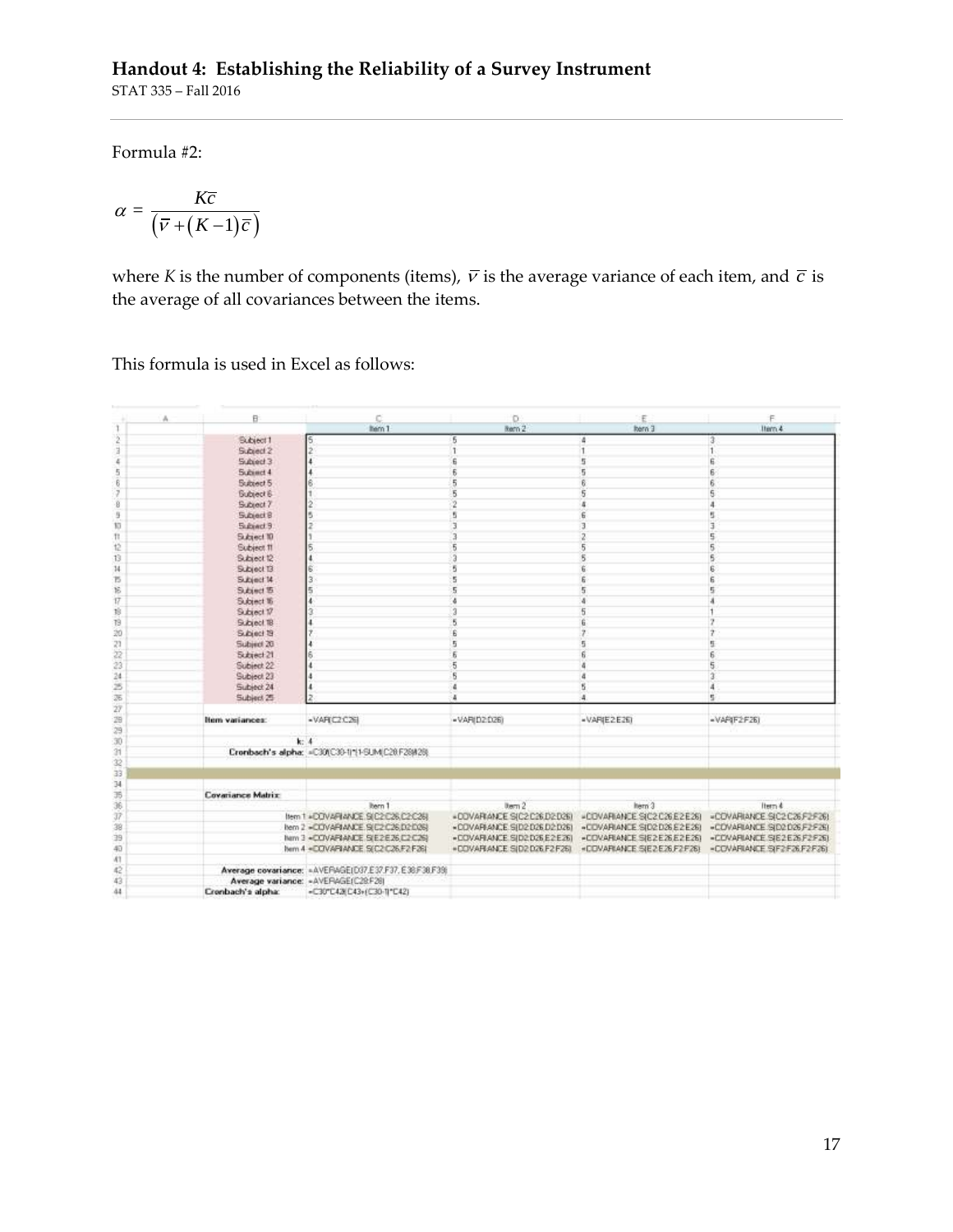## **Handout 4: Establishing the Reliability of a Survey Instrument** STAT 335 – Fall 2016

# Excel sheet showing values:

| Item 1<br>Item 2<br>Item 3<br>1<br>$\overline{c}$<br>5<br>5<br>4<br>Subject 1<br>$\overline{2}$<br>3<br>1<br>1<br>Subject 2<br>5<br>4<br>6<br>4<br>Subject 3<br>5<br>$\overline{4}$<br>6<br>5<br>Subject 4<br>5<br>6<br>6<br>6<br>Subject 5<br>5<br>7<br>1<br>5<br>Subject 6<br>$\overline{c}$<br>$\overline{c}$<br>$\overline{4}$<br>8<br>Subject 7<br>5<br>9<br>5<br>6<br>Subject 8<br>3<br>$\overline{c}$<br>3<br>10<br>Subject 9<br>3<br>$\overline{2}$<br>11<br>1<br>Subject 10<br>5<br>5<br>12<br>5<br>Subject 11<br>3<br>13<br>$\overline{4}$<br>5<br>Subject 12<br>$\overline{6}$<br>5<br>14<br>6<br>Subject 13<br>5<br>15<br>3<br>6<br>Subject 14<br>5<br>5<br>5<br>16<br>Subject 15<br>4<br>17<br>$\overline{4}$<br>4<br>Subject 16<br>3<br>3<br>5<br>18<br>Subject 17<br>5<br>$\overline{4}$<br>6<br>19<br>Subject 18<br>7<br>6<br>7<br>20<br>Subject 19<br>5<br>5<br>21<br>Subject 20<br>4 | Item 4         |
|--------------------------------------------------------------------------------------------------------------------------------------------------------------------------------------------------------------------------------------------------------------------------------------------------------------------------------------------------------------------------------------------------------------------------------------------------------------------------------------------------------------------------------------------------------------------------------------------------------------------------------------------------------------------------------------------------------------------------------------------------------------------------------------------------------------------------------------------------------------------------------------------------------|----------------|
|                                                                                                                                                                                                                                                                                                                                                                                                                                                                                                                                                                                                                                                                                                                                                                                                                                                                                                        |                |
|                                                                                                                                                                                                                                                                                                                                                                                                                                                                                                                                                                                                                                                                                                                                                                                                                                                                                                        | 3              |
|                                                                                                                                                                                                                                                                                                                                                                                                                                                                                                                                                                                                                                                                                                                                                                                                                                                                                                        | 1              |
|                                                                                                                                                                                                                                                                                                                                                                                                                                                                                                                                                                                                                                                                                                                                                                                                                                                                                                        | 6              |
|                                                                                                                                                                                                                                                                                                                                                                                                                                                                                                                                                                                                                                                                                                                                                                                                                                                                                                        | 6              |
|                                                                                                                                                                                                                                                                                                                                                                                                                                                                                                                                                                                                                                                                                                                                                                                                                                                                                                        | 6              |
|                                                                                                                                                                                                                                                                                                                                                                                                                                                                                                                                                                                                                                                                                                                                                                                                                                                                                                        | 5              |
|                                                                                                                                                                                                                                                                                                                                                                                                                                                                                                                                                                                                                                                                                                                                                                                                                                                                                                        | 4              |
|                                                                                                                                                                                                                                                                                                                                                                                                                                                                                                                                                                                                                                                                                                                                                                                                                                                                                                        | 5              |
|                                                                                                                                                                                                                                                                                                                                                                                                                                                                                                                                                                                                                                                                                                                                                                                                                                                                                                        | 3              |
|                                                                                                                                                                                                                                                                                                                                                                                                                                                                                                                                                                                                                                                                                                                                                                                                                                                                                                        | 5              |
|                                                                                                                                                                                                                                                                                                                                                                                                                                                                                                                                                                                                                                                                                                                                                                                                                                                                                                        | 5              |
|                                                                                                                                                                                                                                                                                                                                                                                                                                                                                                                                                                                                                                                                                                                                                                                                                                                                                                        | 5              |
|                                                                                                                                                                                                                                                                                                                                                                                                                                                                                                                                                                                                                                                                                                                                                                                                                                                                                                        | $\overline{6}$ |
|                                                                                                                                                                                                                                                                                                                                                                                                                                                                                                                                                                                                                                                                                                                                                                                                                                                                                                        | 6              |
|                                                                                                                                                                                                                                                                                                                                                                                                                                                                                                                                                                                                                                                                                                                                                                                                                                                                                                        | 5              |
|                                                                                                                                                                                                                                                                                                                                                                                                                                                                                                                                                                                                                                                                                                                                                                                                                                                                                                        | 4              |
|                                                                                                                                                                                                                                                                                                                                                                                                                                                                                                                                                                                                                                                                                                                                                                                                                                                                                                        | 1              |
|                                                                                                                                                                                                                                                                                                                                                                                                                                                                                                                                                                                                                                                                                                                                                                                                                                                                                                        | 7              |
|                                                                                                                                                                                                                                                                                                                                                                                                                                                                                                                                                                                                                                                                                                                                                                                                                                                                                                        | 7              |
|                                                                                                                                                                                                                                                                                                                                                                                                                                                                                                                                                                                                                                                                                                                                                                                                                                                                                                        | 5              |
| $\overline{6}$<br>22<br>6<br>6<br>Subject 21                                                                                                                                                                                                                                                                                                                                                                                                                                                                                                                                                                                                                                                                                                                                                                                                                                                           | $\overline{6}$ |
| 5<br>23<br>$\overline{4}$<br>4<br>Subject 22                                                                                                                                                                                                                                                                                                                                                                                                                                                                                                                                                                                                                                                                                                                                                                                                                                                           | 5              |
| 5<br>24<br>4<br>4<br>Subject 23                                                                                                                                                                                                                                                                                                                                                                                                                                                                                                                                                                                                                                                                                                                                                                                                                                                                        | 3              |
| 5<br>25<br>4<br>4<br>Subject 24                                                                                                                                                                                                                                                                                                                                                                                                                                                                                                                                                                                                                                                                                                                                                                                                                                                                        | 4              |
| $\overline{c}$<br>26<br>4<br>4<br>Subject 25                                                                                                                                                                                                                                                                                                                                                                                                                                                                                                                                                                                                                                                                                                                                                                                                                                                           | 5              |
| 27                                                                                                                                                                                                                                                                                                                                                                                                                                                                                                                                                                                                                                                                                                                                                                                                                                                                                                     |                |
| 28<br>2.526666667<br>1.673333333<br>1.793333333<br>Item variand                                                                                                                                                                                                                                                                                                                                                                                                                                                                                                                                                                                                                                                                                                                                                                                                                                        | 2.46           |
| 29                                                                                                                                                                                                                                                                                                                                                                                                                                                                                                                                                                                                                                                                                                                                                                                                                                                                                                     |                |
| 30<br>4<br>k:                                                                                                                                                                                                                                                                                                                                                                                                                                                                                                                                                                                                                                                                                                                                                                                                                                                                                          |                |
| 31<br>Cronbach's alpha:<br>0.870580722                                                                                                                                                                                                                                                                                                                                                                                                                                                                                                                                                                                                                                                                                                                                                                                                                                                                 |                |
| 32                                                                                                                                                                                                                                                                                                                                                                                                                                                                                                                                                                                                                                                                                                                                                                                                                                                                                                     |                |
| 33                                                                                                                                                                                                                                                                                                                                                                                                                                                                                                                                                                                                                                                                                                                                                                                                                                                                                                     |                |
| 34                                                                                                                                                                                                                                                                                                                                                                                                                                                                                                                                                                                                                                                                                                                                                                                                                                                                                                     |                |
| 35<br>Covariance Matrix:                                                                                                                                                                                                                                                                                                                                                                                                                                                                                                                                                                                                                                                                                                                                                                                                                                                                               |                |
| 36<br>Item 1<br>Item 2<br>Item 3                                                                                                                                                                                                                                                                                                                                                                                                                                                                                                                                                                                                                                                                                                                                                                                                                                                                       | Item 4         |
| 2.526666667<br>1.305<br>1.465<br>37<br>Item 1                                                                                                                                                                                                                                                                                                                                                                                                                                                                                                                                                                                                                                                                                                                                                                                                                                                          | 1.09           |
| 38<br>Item 2<br>1.305<br>1.673333333<br>1.253333333                                                                                                                                                                                                                                                                                                                                                                                                                                                                                                                                                                                                                                                                                                                                                                                                                                                    | 1.42           |
| 39<br>1.465<br>1.253333333<br>Item 3<br>1.793333333                                                                                                                                                                                                                                                                                                                                                                                                                                                                                                                                                                                                                                                                                                                                                                                                                                                    | 1.418333333    |
| 40<br>Item 4<br>1.09<br>1.42<br>1,418333333                                                                                                                                                                                                                                                                                                                                                                                                                                                                                                                                                                                                                                                                                                                                                                                                                                                            | 2.46           |
| 41                                                                                                                                                                                                                                                                                                                                                                                                                                                                                                                                                                                                                                                                                                                                                                                                                                                                                                     |                |
| 42<br>1.325277778<br>Average covariance:                                                                                                                                                                                                                                                                                                                                                                                                                                                                                                                                                                                                                                                                                                                                                                                                                                                               |                |
| 43<br>2.113333333<br>Average variance:                                                                                                                                                                                                                                                                                                                                                                                                                                                                                                                                                                                                                                                                                                                                                                                                                                                                 |                |
| 44<br>Cronbach's<br>0.870580722                                                                                                                                                                                                                                                                                                                                                                                                                                                                                                                                                                                                                                                                                                                                                                                                                                                                        |                |

$$
\alpha = \frac{K\overline{c}}{\left(\overline{v} + (K-1)\overline{c}\right)}
$$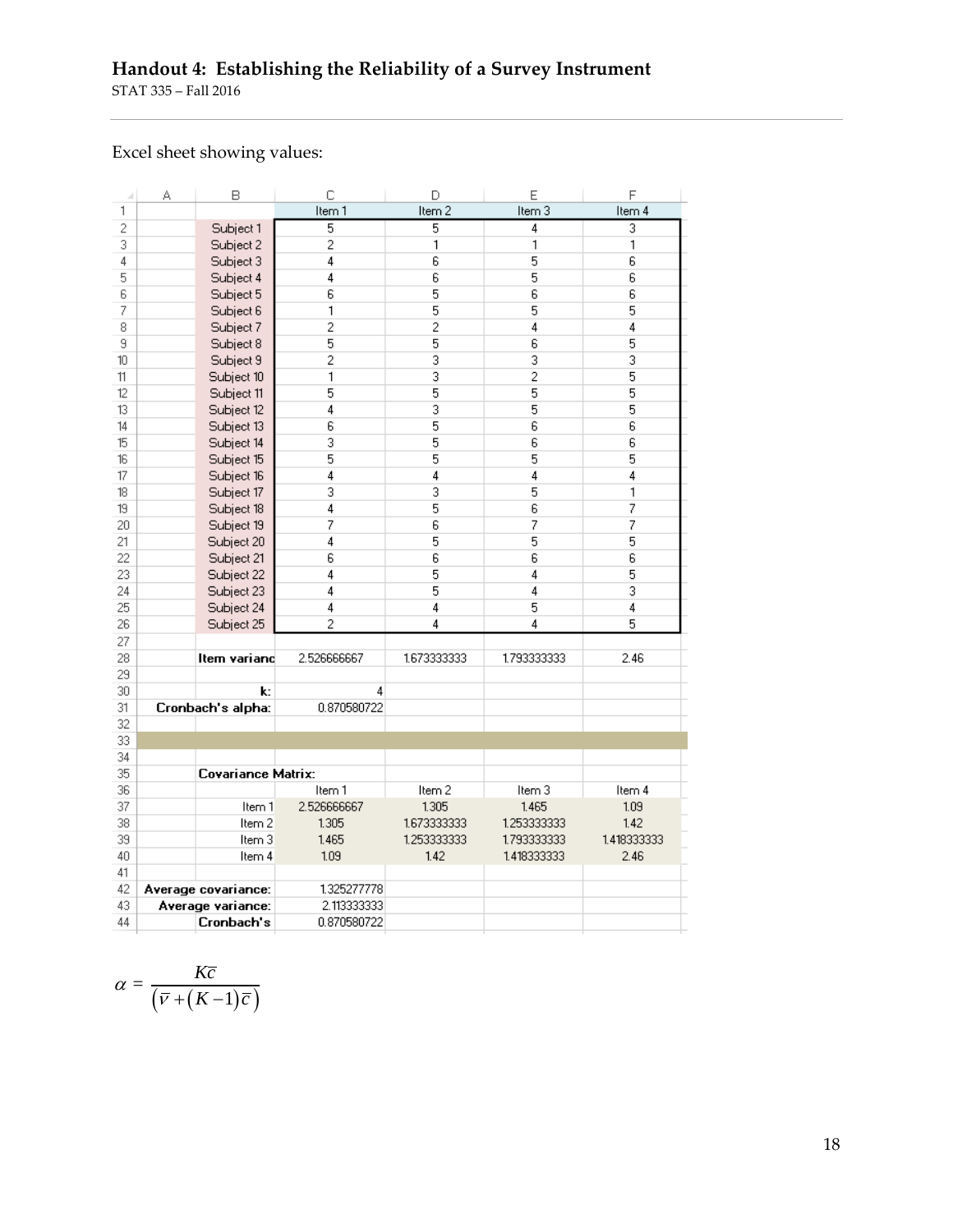# **Handout 4: Establishing the Reliability of a Survey Instrument**

STAT 335 – Fall 2016

Formula #3: 
$$
\alpha_{standardized} = \frac{K\bar{r}}{(1 + (K - 1)\bar{r})}
$$

where *K* is the number of components (items),  $\bar{v}$  is the average variance of each item, and  $\bar{r}$  is the mean of the correlation coefficients.

This is known as the **Standardized Cronbach's alpha** and should be used if the items are measured on different scales.

This can also be computed in Excel:

|                          | A                   | B                                            | C                                               | D                       | E                     | $\pm$         |  |
|--------------------------|---------------------|----------------------------------------------|-------------------------------------------------|-------------------------|-----------------------|---------------|--|
|                          |                     |                                              | Item 1                                          | Item 2                  | hern 3                | <b>Item 4</b> |  |
| z                        |                     | Subject 1                                    | I5                                              | 5                       |                       | з             |  |
| $+50$                    |                     | Subject 2                                    |                                                 |                         |                       | n             |  |
|                          |                     | Subject 3                                    |                                                 | 6                       | 畦                     | £             |  |
| 5                        |                     | Subject 4                                    |                                                 | ś                       | 5                     | E             |  |
| Ġ                        |                     | Subject 5                                    |                                                 | 5                       | 6                     | $\mathsf{6}$  |  |
| T                        |                     | Subject 6                                    |                                                 | 5                       | ŋ                     | 5             |  |
|                          |                     | Subject 7                                    |                                                 |                         |                       | Ł             |  |
| 10 R                     |                     | Subject B                                    |                                                 | $\frac{2}{5}$           |                       | 8             |  |
| $\mathcal{U}$            |                     | Subject 9                                    |                                                 | з                       |                       | 3             |  |
| Ĥ,                       |                     | Subject 10                                   |                                                 |                         |                       |               |  |
| t                        |                     | Subject II                                   |                                                 | ×                       |                       |               |  |
| 11                       |                     | Subject 12                                   |                                                 |                         |                       |               |  |
| 14                       |                     | Subject 13                                   |                                                 |                         |                       |               |  |
| 15                       |                     | Subject 14                                   |                                                 |                         |                       |               |  |
| Y.                       |                     | Subject 15                                   |                                                 |                         |                       |               |  |
| $\tilde{W}$              |                     | Subject <sup>®</sup>                         |                                                 |                         |                       |               |  |
| ü                        |                     | Subject 17                                   |                                                 |                         |                       |               |  |
| 恃                        |                     | Subject 19                                   |                                                 | $\leq$                  |                       |               |  |
| $\overline{\mathbf{20}}$ |                     | Subject 19                                   |                                                 |                         |                       |               |  |
| 21                       |                     | Subject 20                                   |                                                 | 5                       |                       | 5             |  |
| žź                       |                     | Subject 21                                   |                                                 |                         |                       |               |  |
| 23                       |                     | Subject 22                                   |                                                 |                         |                       | 5             |  |
| 24                       |                     | Subject 23                                   |                                                 |                         |                       | 3             |  |
| $2\mathrm{S}$            |                     | Subject 24                                   |                                                 | 4                       | 5                     | 4             |  |
| x                        |                     | Subject 25                                   |                                                 |                         |                       | 5             |  |
| 27                       |                     |                                              |                                                 |                         |                       |               |  |
|                          |                     | Item variances:                              | $-VAFIC2C261$                                   | $-VAP1D2D26$            | $-VAPEE2E261$         | +VAR(F2F26)   |  |
| 28<br>28                 |                     |                                              |                                                 |                         |                       |               |  |
| 30                       |                     | $k - 4$                                      |                                                 |                         |                       |               |  |
| $\overline{31}$          |                     |                                              | Cronbach's alpha: «C30(C30-111-SUM(C28/F29)(28) |                         |                       |               |  |
| $\overline{\mathbf{22}}$ |                     |                                              |                                                 |                         |                       |               |  |
| m                        |                     |                                              |                                                 |                         |                       |               |  |
| $_{34}$                  |                     |                                              |                                                 |                         |                       |               |  |
| ä                        | Correlation Matrix: |                                              |                                                 |                         |                       |               |  |
| 36                       |                     | Item 1                                       | llem <sub>2</sub>                               | Item 3                  | hem 4                 |               |  |
| 37                       |                     | Item 1 = CORPEL/C2 C26 C2:C261               | -COFFIELIC2:C26.D2:D261                         | *COFFELIC2C26E2E26      | *COFFIELIC2C26F2F263  |               |  |
|                          |                     | Item 2 =CORPELIC2C26.D2:D26                  | +COFFIEL(D2:D26.D2:D26)                         | +COFFIELID2-D26.E2/E261 | +COFFELID2D26F2F26    |               |  |
| 18<br>18                 |                     | Item 3 =CORFELIC2 C26.E2:E261                | *COPPELID2C06E2E26I                             | *CORFELIE2E26.E2E261    | *COFFIELIE2E26.F2F261 |               |  |
| 40                       |                     | Item 4 = CORPELIC2 C26 F2 F261               | =COFFE1ID2C06F2F261                             | +CORFELIE2E26.F2F261    | »DOFFELIF2F26F2F263   |               |  |
| ¥1                       |                     |                                              |                                                 |                         |                       |               |  |
| 42                       |                     | Average correlation: «AVERAGEIC37,037,E37.03 |                                                 |                         |                       |               |  |
| 砡                        |                     | Creribach's alpha: = C30*B42(1+(C30-1)*B42)  |                                                 |                         |                       |               |  |
|                          |                     |                                              |                                                 |                         |                       |               |  |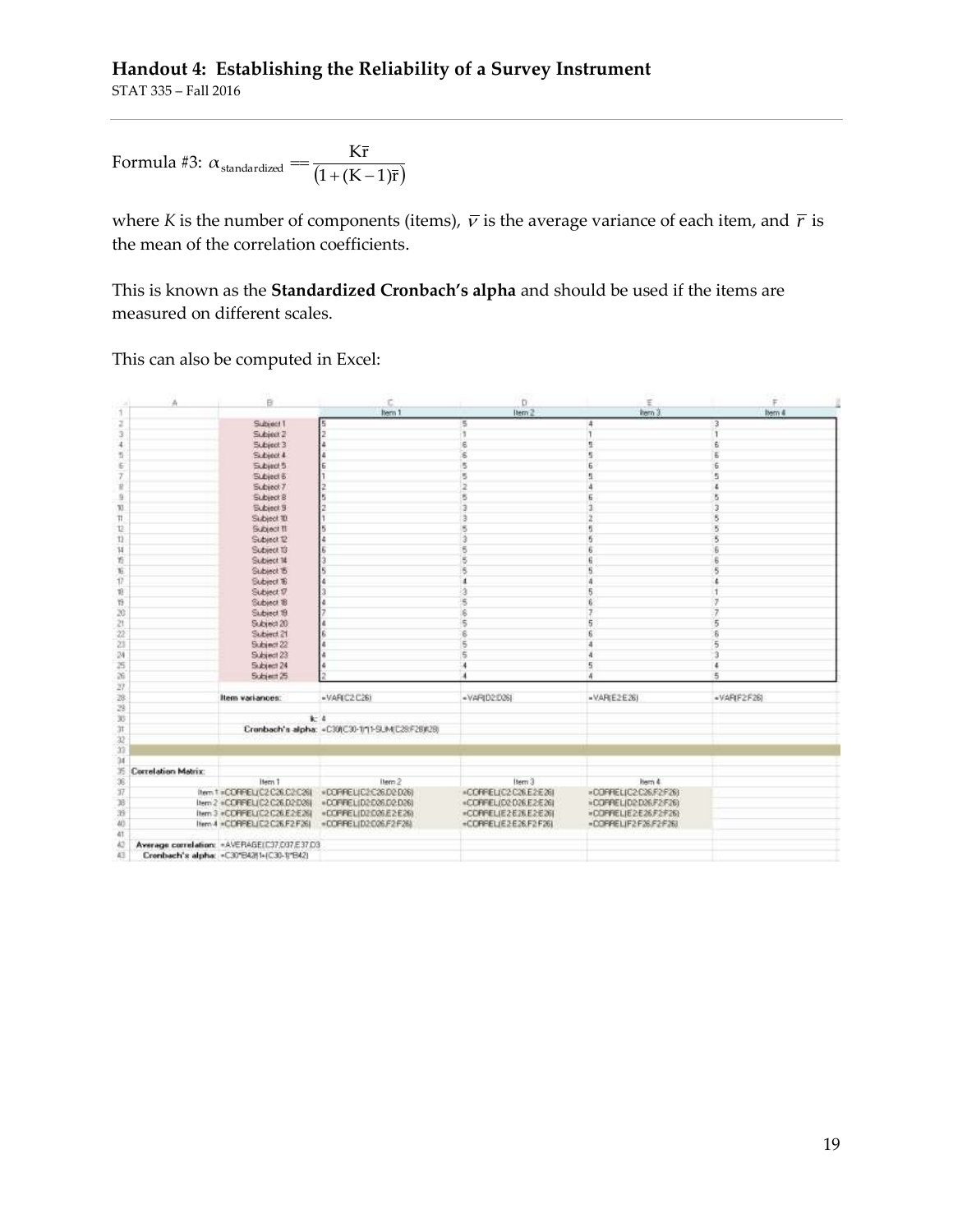# **Handout 4: Establishing the Reliability of a Survey Instrument**

STAT 335 – Fall 2016

# Excel sheet showing values:

| d  | А                    | B                 | C              | D              | Ε              | F      |
|----|----------------------|-------------------|----------------|----------------|----------------|--------|
| 1  |                      |                   | Item 1         | Item 2         | Item 3         | Item 4 |
| 2  |                      | Subject 1         | 5              | 5              | 4              | 3      |
| 3  |                      | Subject 2         | 2              | 1              | 1              | 1      |
| 4  |                      | Subject 3         | 4              | 6              | 5              | 6      |
| 5  |                      | Subject 4         | 4              | 6              | 5              | 6      |
| 6  |                      | Subject 5         | 6              | 5              | 6              | 6      |
| 7  |                      | Subject 6         | 1              | 5              | 5              | 5      |
| 8  |                      | Subject 7         | $\overline{c}$ | $\overline{c}$ | 4              | 4      |
| 9  |                      | Subject 8         | 5              | 5              | 6              | 5      |
| 10 |                      | Subject 9         | $\overline{c}$ | 3              | 3              | 3      |
| 11 |                      | Subject 10        | 1              | 3              | $\overline{c}$ | 5      |
| 12 |                      | Subject 11        | 5              | 5              | 5              | 5      |
| 13 |                      | Subject 12        | 4              | 3              | 5              | 5      |
| 14 |                      | Subject 13        | 6              | 5              | 6              | 6      |
| 15 |                      | Subject 14        | 3              | 5              | 6              | 6      |
| 16 |                      | Subject 15        | 5              | 5              | 5              | 5      |
| 17 |                      | Subject 16        | 4              | 4              | 4              | 4      |
| 18 |                      | Subject 17        | 3              | 3              | 5              | 1      |
| 19 |                      | Subject 18        | 4              | 5              | 6              | 7      |
| 20 |                      | Subject 19        | 7              | 6              | 7              | 7      |
| 21 |                      | Subject 20        | 4              | 5              | 5              | 5      |
| 22 |                      | Subject 21        | 6              | 6              | 6              | 6      |
| 23 |                      | Subject 22        | 4              | 5              | 4              | 5      |
| 24 |                      | Subject 23        | 4              | 5              | 4              | 3      |
| 25 |                      | Subject 24        | 4              | 4              | 5              | 4      |
| 26 |                      | Subject 25        | $\overline{c}$ | 4              | 4              | 5      |
| 27 |                      |                   |                |                |                |        |
| 28 |                      | Item variand      | 2.526666667    | 1.673333333    | 1.793333333    | 2.46   |
| 29 |                      |                   |                |                |                |        |
| 30 |                      | $\mathbf{k}$ :    | 4              |                |                |        |
| 31 |                      | Cronbach's alpha: | 0.870580722    |                |                |        |
| 32 |                      |                   |                |                |                |        |
| 33 |                      |                   |                |                |                |        |
| 34 |                      |                   |                |                |                |        |
| 35 | Correlation Matrix:  |                   |                |                |                |        |
| 36 |                      | Item 1            | Item 2         | Item 3         | Item 4         |        |
| 37 | Item 1               | $\mathbf{1}$      | 0.634666105    | 0.68822927     | 0.437204848    |        |
| 38 | Item 2               | 0.634666105       | 1              | 0.723510517    | 0.699889631    |        |
| 39 | Item 3               | 0.68822927        | 0.723510517    | 1              | 0.675274338    |        |
| 40 | Item 4               | 0.437204848       | 0.699889631    | 0.675274338    | 1              |        |
| 41 |                      |                   |                |                |                |        |
| 42 | Average correlation: | 0.643129118       |                |                |                |        |
| 43 | Cronbach's alpha:    | 0.878175591       |                |                |                |        |

$$
\alpha_{\textrm{standardized}} = \frac{K\bar{r}}{(1+(K-1)\bar{r})} =
$$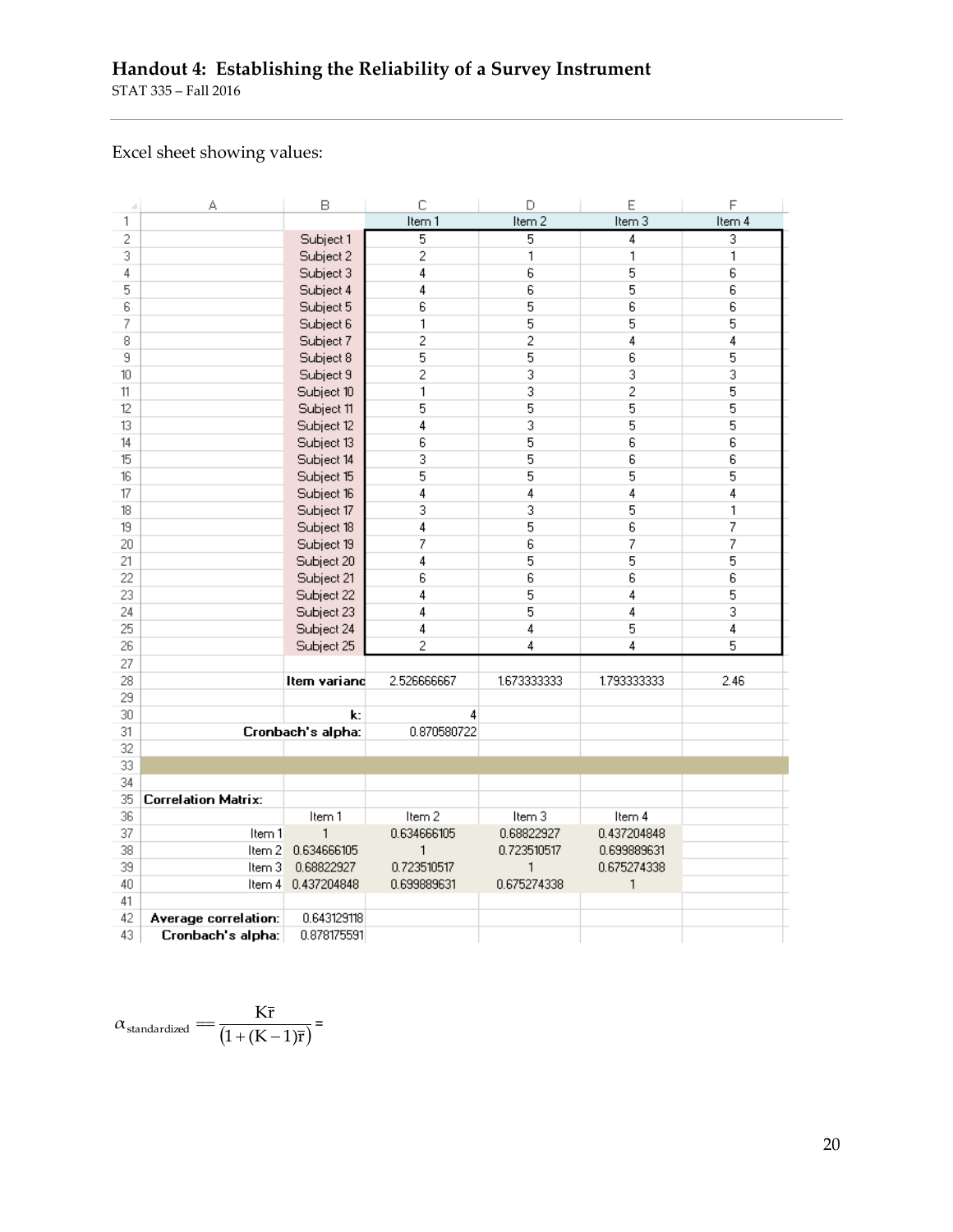STAT 335 – Fall 2016

## Interpreting Cronbach's Alpha

To interpret Cronbach's alpha, consider the following discussion from wikipedia.org.

|                            | range can deflate it, so this rule of thumb should be used with caution: | A commonly accepted <sup>[couton reeded]</sup> rule of thumb for describing internal consistency using Cronbach's alpha is as follows. <sup>[16]</sup><br>[17] however, a greater number of items in the test can artificially inflate the value of alpha <sup>[8]</sup> and a sample with a narrow |
|----------------------------|--------------------------------------------------------------------------|-----------------------------------------------------------------------------------------------------------------------------------------------------------------------------------------------------------------------------------------------------------------------------------------------------|
| Cronbach's alpha           | Internal consistency                                                     |                                                                                                                                                                                                                                                                                                     |
| $a \geq 0.9$               | Excellent (High-Stakes testing)                                          |                                                                                                                                                                                                                                                                                                     |
| $0.7 \leq \alpha \leq 0.9$ | Good (Low-Stakes testing)                                                |                                                                                                                                                                                                                                                                                                     |
| $0.6 \le a \le 0.7$        | Acceptable                                                               |                                                                                                                                                                                                                                                                                                     |
| $0.5 \le a \le 0.6$        | Poor                                                                     |                                                                                                                                                                                                                                                                                                     |
| $\alpha \leq 0.5$          | Unacceptable                                                             |                                                                                                                                                                                                                                                                                                     |

- There are some problems with this somewhat arbitrary rule of thumb. For example, Cronbach's alpha tends to increase with the number of items on the scale; so, a high alpha doesn't necessarily that the measure is "reliable."
- Cronbach's alpha is *not* a test for unidimensionality.

### Computing Cronbach's Alpha with Software

Software packages such as SAS, SPSS, or JMP can also be used to compute Cronbach's alpha. To calculate this in JMP, enter the data as follows:

| Subject                                         | Q12            | Q20                  | Q23             | Q29                       |
|-------------------------------------------------|----------------|----------------------|-----------------|---------------------------|
| 1                                               | 5              | 5                    | 4               |                           |
|                                                 | 2              | î                    |                 | 3166954535556654177565345 |
| $\begin{array}{c} 2 \\ 3 \\ 4 \\ 5 \end{array}$ | 4              | 6<br>6               | $\frac{1}{5}$   |                           |
|                                                 | $\overline{4}$ |                      |                 |                           |
|                                                 | é              | ś                    | 6               |                           |
|                                                 | $\,$ $\,$      |                      |                 |                           |
|                                                 |                |                      |                 |                           |
|                                                 | 12.30          |                      |                 |                           |
| 67890                                           |                |                      | ha be on the us |                           |
|                                                 | $\overline{1}$ | or or or or or       |                 |                           |
| $\overline{11}$                                 | 5              |                      | 5               |                           |
| 12                                              | 4              | 3                    | 5               |                           |
| 13                                              | $\frac{6}{3}$  | 5499                 | 6               |                           |
| $\overline{14}$                                 |                |                      | 6               |                           |
| 15<br>16                                        | 54             |                      | 5               |                           |
|                                                 |                |                      | 4               |                           |
|                                                 | 3              |                      |                 |                           |
| $\frac{17}{18}$                                 | $\frac{1}{2}$  | <b>OF YOU OF YOU</b> | 5/6             |                           |
| 19                                              | $\overline{?}$ |                      |                 |                           |
| 20                                              | $\overline{4}$ |                      | 5               |                           |
| $_{21}$                                         | 6              |                      |                 |                           |
| 22                                              | 4              | 544                  | あいの あ あ の       |                           |
| 23                                              | 4              |                      |                 |                           |
| $^{24}$                                         | 4              |                      |                 |                           |
| 25                                              | 2              |                      |                 |                           |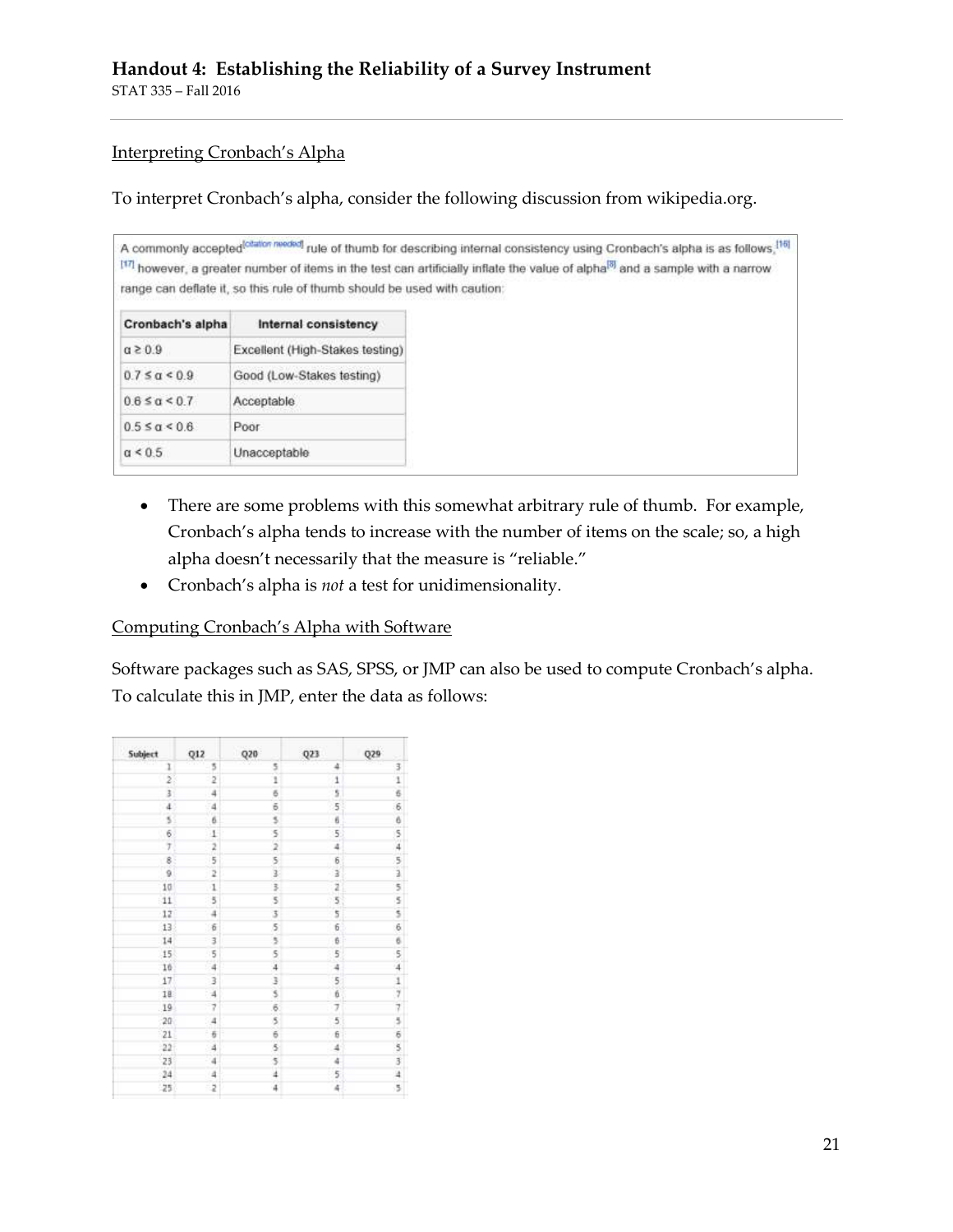Select **Analyze > Multivariate Methods > Multivariate**. Then, enter the following:

| Pairwise and higher relationships among a number of columns |                 |                                         |             |
|-------------------------------------------------------------|-----------------|-----------------------------------------|-------------|
| -Select Columns                                             |                 | <b>Cast Selected Columns into Roles</b> | Action      |
| ■5 Columns                                                  | Y, Columns 2Q12 |                                         | OK          |
| Subject                                                     |                 | $\triangle$ Q20                         | Cancel      |
| $\sqrt{Q12}$                                                |                 | $\triangle$ Q23                         |             |
| $\triangle$ Q20                                             |                 | $\triangle$ Q29                         |             |
| $\sqrt{Q}$<br>Q29                                           | Weight          | optional numeric                        | Remove      |
|                                                             | Freq            | optional numeric                        | Recall      |
| <b>Estimation Method</b><br>Default                         | By              | optional                                | <b>Help</b> |
| Matrix Format<br>Square                                     |                 |                                         |             |

JMP returns the correlation matrix:

| $\triangleleft$ $\triangledown$ Multivariate |        |                 |        |        |
|----------------------------------------------|--------|-----------------|--------|--------|
| $\triangle$ Correlations                     |        |                 |        |        |
|                                              | 012    | O <sub>20</sub> | O23    | O29    |
| O <sub>12</sub>                              | 1.0000 | 0.6347          | 0.6882 | 0.4372 |
| O <sub>20</sub>                              | 0.6347 | 1.0000          | 0.7235 | 0.6999 |
| O <sub>23</sub>                              | 0.6882 | 0.7235          | 1.0000 | 0.6753 |
| O <sub>29</sub>                              | 0.4372 | 0.6999          | 0.6753 | 1.0000 |

From the red drop-down arrow next to **Multivariate**, select **Item Reliability** and then either **Cronbach's alpha** or **Standardized alpha.** The JMP output for the SATS data from Example 4.3 is shown below.

| Cronbach's $\alpha$ |                                                       |
|---------------------|-------------------------------------------------------|
|                     | $-0.8 - 0.4 - 0.2$ 0 .2 .4 .6 .8<br>$\alpha$          |
| <b>Entire set</b>   | 0.8706                                                |
| <b>Excluded</b>     |                                                       |
| Col                 | $-8$ $-6$ $-4$ $-2$ 0 $-2$ $-4$ $-6$ $-8$<br>$\alpha$ |
| Q12                 | 0.8700                                                |
| Q <sub>20</sub>     | 0.8094                                                |
| Q <sub>23</sub>     | 0.8009                                                |
| Q29                 | 0.8597                                                |
|                     |                                                       |
|                     | Cronbach's $\alpha$ , standardized                    |
|                     | 8. 6. 4. 2. 0 2. - 16 - 16 - 16 - 17 - 18             |
| <b>Entire set</b>   | 0.8782                                                |
| <b>Excluded</b>     |                                                       |
| Col                 | $-0.8 - 0.6 - 0.4 - 0.2$ . 4 . 6 . 8<br>Standardized  |
| O <sub>12</sub>     | 0.8748                                                |
| Q <sub>20</sub>     | 0.8183                                                |
| Q <sub>23</sub>     | 0.8123                                                |